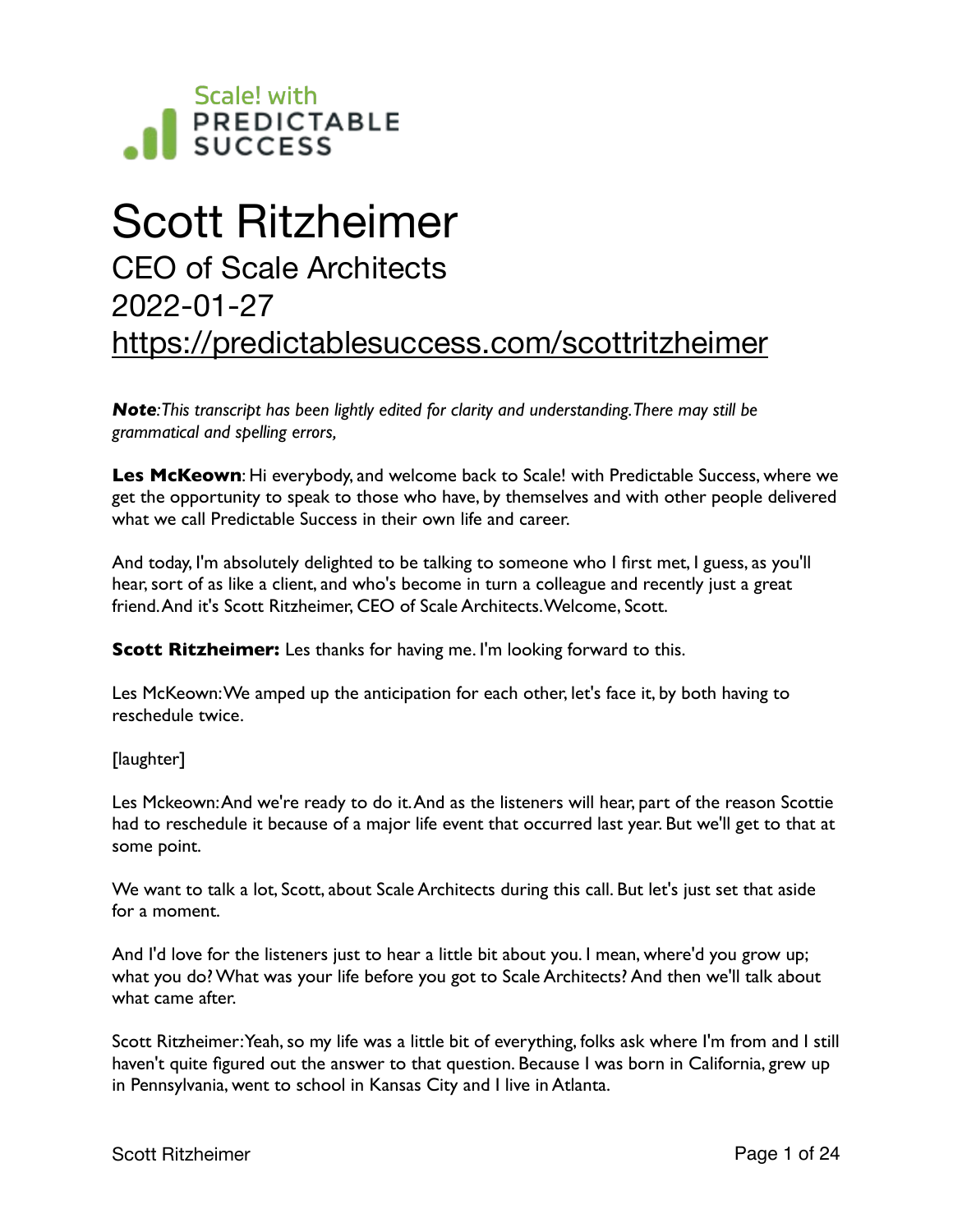

#### [laughter]

Scott Ritzheimer: So with all of that Atlanta is home, I've lived here longer than anywhere else. And it's the city I enjoy seeing most from the window of a plane if you know what I mean.

And, you know, Atlanta is definitely home. I live here with my wife, Hilde Marie, who is from Norway, which a friend of mine told me is a rare commodity, and to hang on to that as long as I can.

Les Mckeown: Absolutely!

Scott Ritzheimer: And so she's wonderful. We have three children, Benjamin, Liam and Isabel. Isabel is our newest, she joined us last year over the summer and has just been an absolute bundle of joy.

As I look back at it now, business and entrepreneurship was always kind of woven into what I did, I just never saw it. You know, I was never the quintessential like selling candy on the playground, I didn't really care about that.

But I was always finding a way of making money and more so finding a way of leading something. And so it took me a while to get there.

Where I spent more of my time, especially in the earlier years was a ministry. I did a lot of work with ministries, went to a school of ministry in Kansas City.

And that's actually how I landed here in Atlanta was to come and work with an organization called Gate City, and I'm still on the board of directors with them now. Fantastic organization built around the idea of 24/7 prayer, which is pretty cool.

And while I was there, I bumped into a guy named Raul Rivera and Raul is *"the entrepreneurs entrepreneur"*. He's what in our world we call a Visionary to the nth degree.

And when we had moved down, we were just working for a ministry and we're doing it free. So I needed something as some kind of income. And so he came to me one day, and he's like, *"Hey, you happen to be looking for a job?"* because he was just dying to bring people in, you know, and I wasn't remotely qualified for anything that he did.

He did IRS preparation work for churches. And I was a punk kid who had gone to ministry school, you know, but it's like anyone he could hire. He was hiring. We were working in his basement at the time.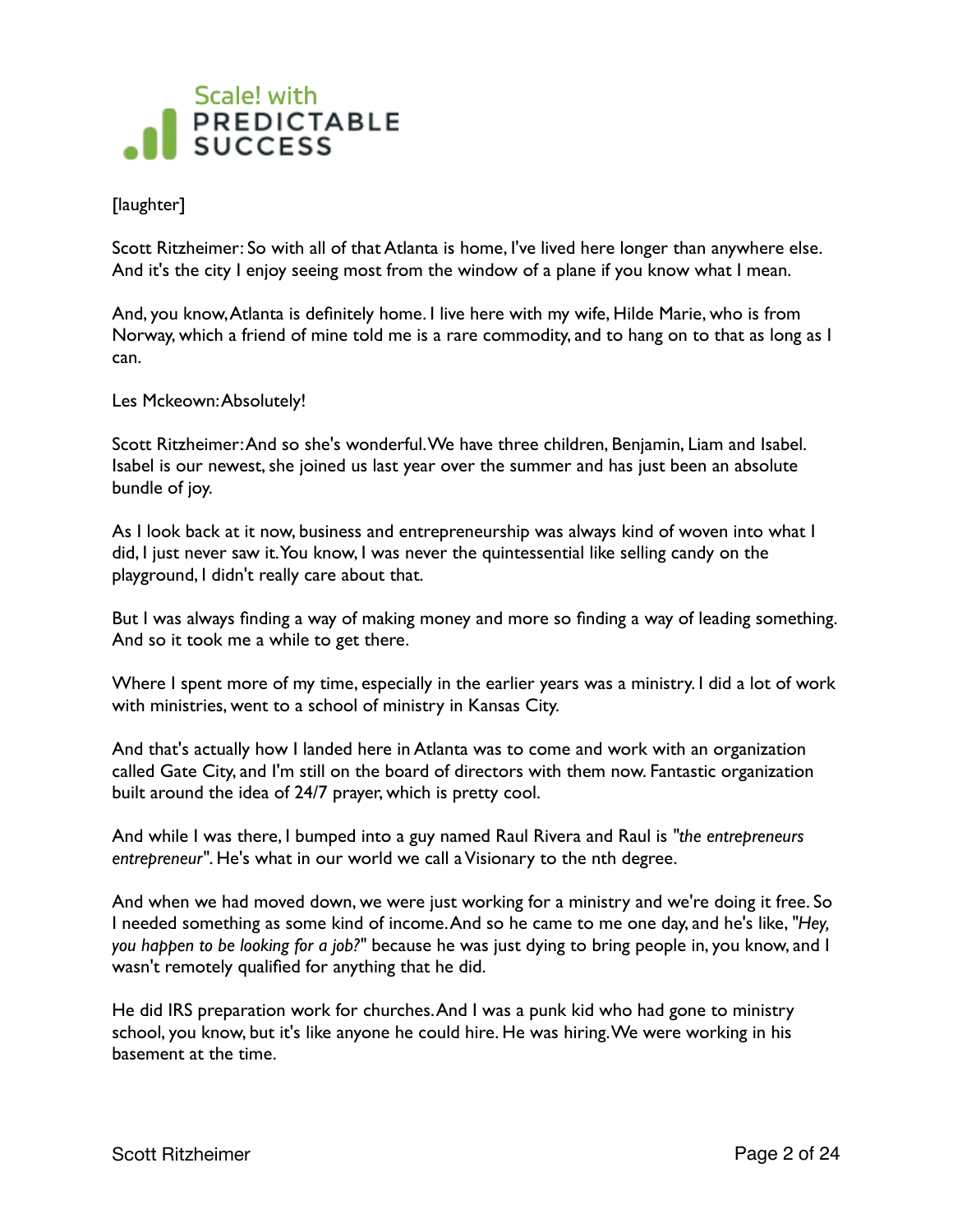My first week I was corresponding with the IRS for folks. And you know, it's just it was sink or swim, do or die and I started in the not so proverbial mailroom with him. I was answering emails. We had an email address support at StartChurch.com. And that was my job.

And we had some software and I was working on that. And it was a side thing you know, is enough to have money to do ministry.

Shortly after I started, he actually sold the company to a competitor that was in Nashville. And it was one of the best business lessons of my life.

Within 18 months, the organization went from 13 employees and several million dollars in sales to three employees working from home with no sales whatsoever.

And just watched the new owner systematically but unintentionally destroy the organization.

And it was just a great, great lesson in what not to do in a purchase transaction. What not to do if you're selling how businesses work, and what what makes them not work, all in a very short period of time.

Les Mckeown: And without breaking any confidences if you can, what were the key contributing factors to such a precipitous decline?

Scott Ritzheimer: Yeah, I love being able to talk about this on this show, because the model is really helpful for this.

So the Predictable Success model that you've created that me and the Scale Architects use every day, really is a helpful explanation. Because what had happened was, he had fought hard to get out of Early Struggle, and had really spent every bit of energy that he could to break free of that gravity.

So we've got 13 people, basically all of us brand new, within a year or two working in a basement, just trying to figure it out as we went. And so much of the organization rested on his shoulders.

He was our primary sales rep. He was our primary technical consultant. He did all the speaking at our conferences. He was the company.

And everybody in the process underestimated that. And so when he sold, he sold with, *"I'll consult with you and be helpful"*, but they really wanted space from him. And he really wanted space from the company.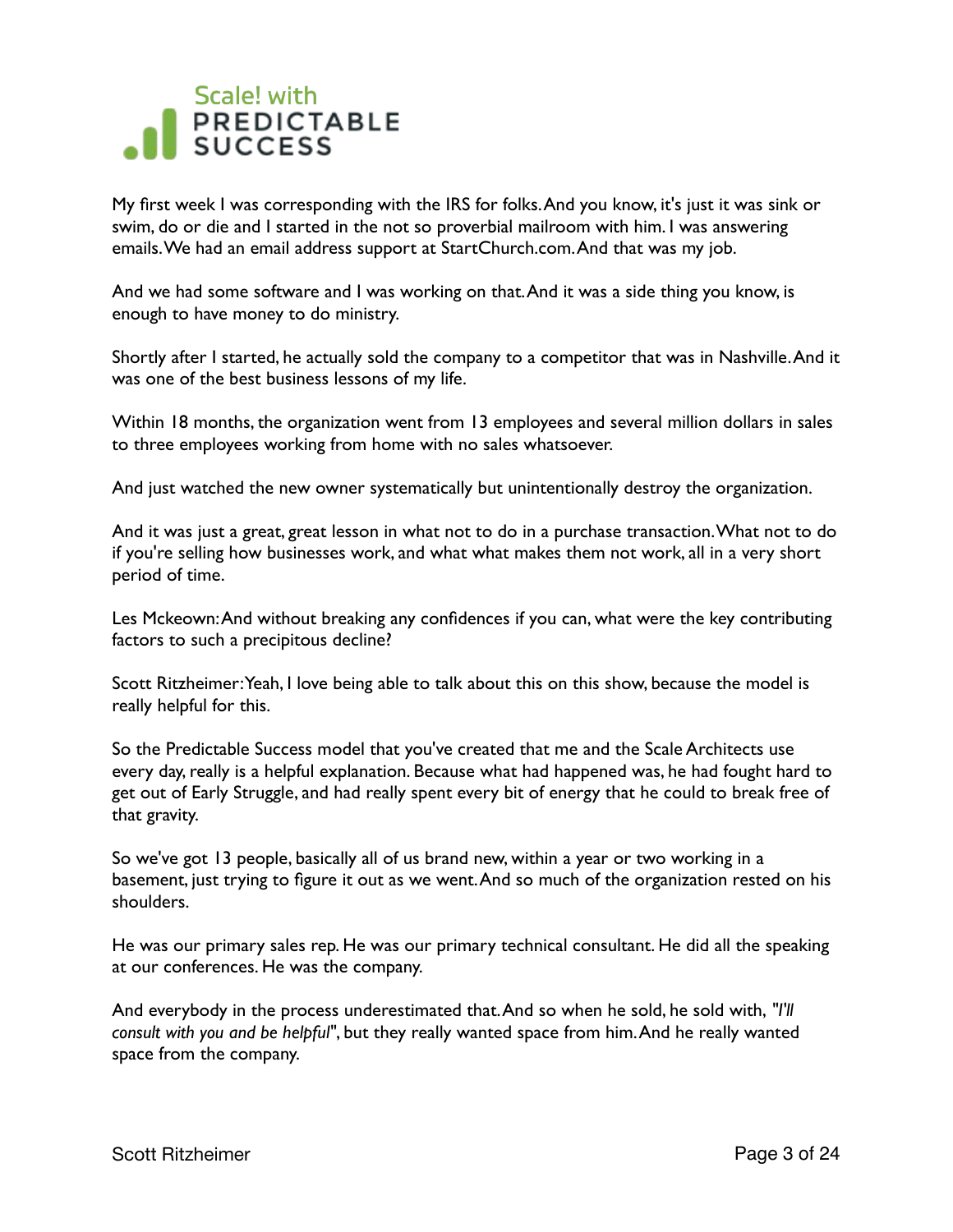And so they bought a company, but they gave up its best asset, is what really happened at the end of the day.

And so what that did for us, long story short, 2008 September, they call and say *"hey, we've given this our best shot. We've got no other option but to declare bankruptcy unless you want it back. We'll just give you everything back. You can take it and hopefully you can make something with it."*

Admirable. Right? There was no bad guys in this situation, just everyone trying to do a great job and it just it didn't work.

And so at that time, he asked me to come on. I was one of the three people that remained, he asked me to come on and work with him and relaunch the organization.

We had about \$150,000 in debt we didn't know about with vendors. We had about 250 clients for the two of us to handle that we didn't know about that hadn't been served by the other organization because they were just in over their heads.

And they had also completely destroyed the website and we were a web based company.

So there was no chance that this thing was gonna work, but it was our best shot and so during all of that kind of craziness, I had every reason to not like business, you know, I just saw the underbelly of how the business world works.

Even when good people are trying to do the right thing. And I fell in love with it. I fell in love with business. And I just realized, like in the messiness of all of that there's an opportunity to create something really special.

And that's what founders do at heart. And it's why I love working with them. And so I was all in. September 2008. Now, if you remember, that wasn't a great time to start a business.

Les McKeown: I do remember.

#### [laughter]

Les McKeown: I had just started the process of getting to publication with Predictable Success at the exact same time you're talking about, I don't remember everybody telling me *"could you have picked a worst time?"* Of course, neither you nor I got to pick the time, right?

Scott Ritzheimer: Nope. But it worked. Almost immediately the phone started ringing. And Raul is just a genius when it comes to sales. It's just spectacular, especially in the industry that we're in and what we're doing, we're working directly with churches.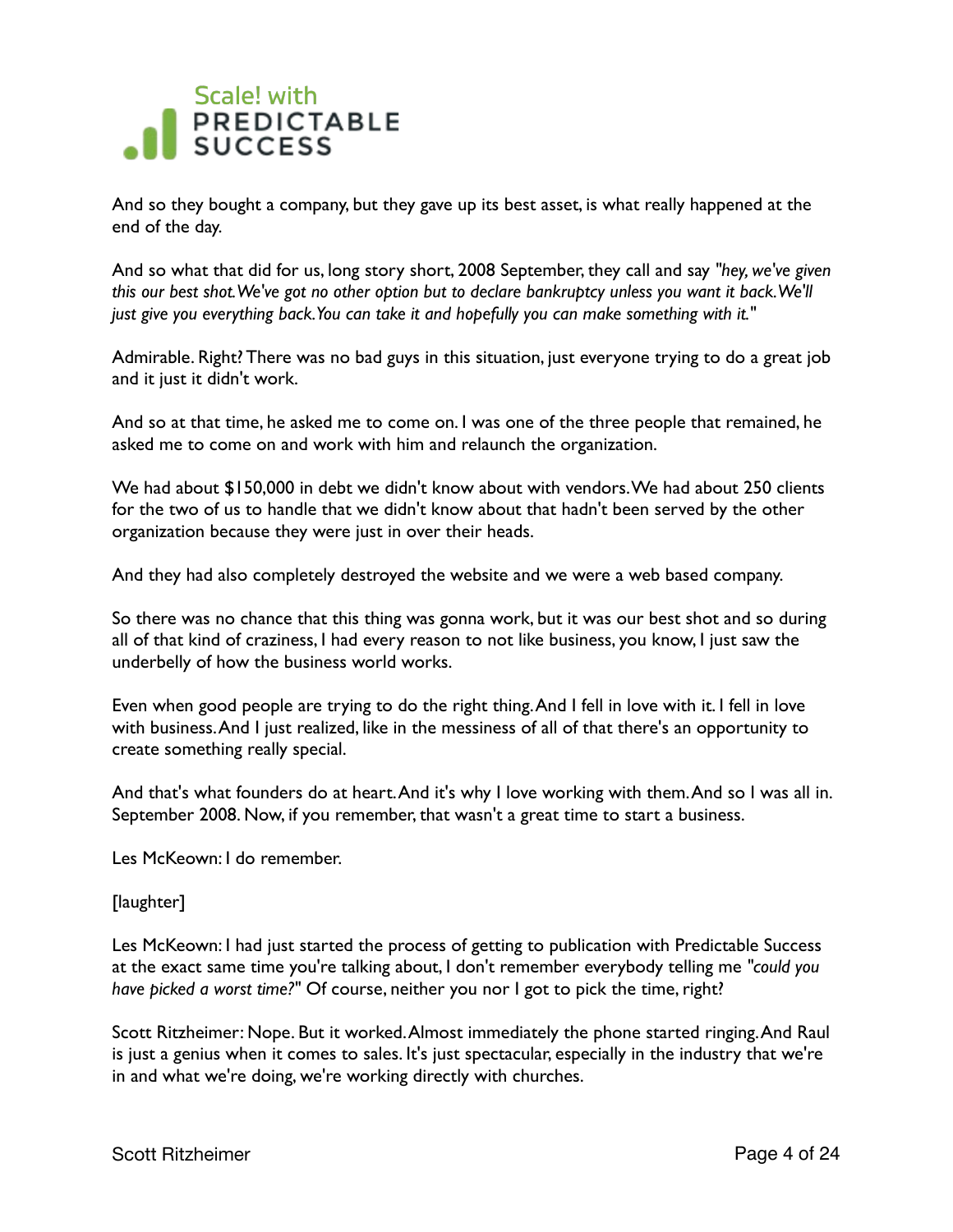So we were doing the actually the business side of church, which is the best way to describe what we did, particularly those that were starting, we would help them register with the State and the IRS and the Social Security Administration and all of that.

And so phones start ringing, sales start coming in, and we're trying to hire people really as fast as we can. We were able to hire back some of the people that had been let go.

But from there on, you know, we joke about this now, but it was pulse-based hiring. You know, like, if you had a pulse you were in.

The second criteria was, *"are you willing to work in a basement until we can find an office?"*, you know, and so we had all the funny stuff of Early Struggle.

We were working in the basement, but we weren't really zoned to work in the basement. So there's this constant dance with the HOA. And at one point, I think we had about 12 people working there, in just half of his basement by this point.

And they started fussing about cars. So we had to park in a local shopping center parking lot, and I had to shuttle people back and forth in my truck. And that was just what we did.

To make a long story short, it worked phenomenally well.

Just like we talked about in Fun, you end the day righteously exhausted, but it was good. We were winning. Double digit growth year after year. We never registered, but with the growth rate that we were experiencing, we were, I think just about the top 500 of Fortune 500 for a while.

And it's just phenomenal. And it's one of those things you feel like, okay, you know, what are we gonna do? We're gonna add another million dollars next year. How are we going to do it? Same way, we've always done it, we're gonna add a sales rep, do a couple more events. It's great, isn't it?

Les McKeown: Rinse and repeat.

Scott Ritzheimer: Yeah, until it isn't. And listeners for this show, know all about Whitewater and what that looks like. But that hit us really hard. It hit us pretty early. Because of our work in the nonprofit space, we really did, we were about a fifth of the price of our competitors. So it hit us at a relatively low headcount and relatively low revenue number, but it hit pretty hard.

Les McKeown: How did it start to show up, Scottie?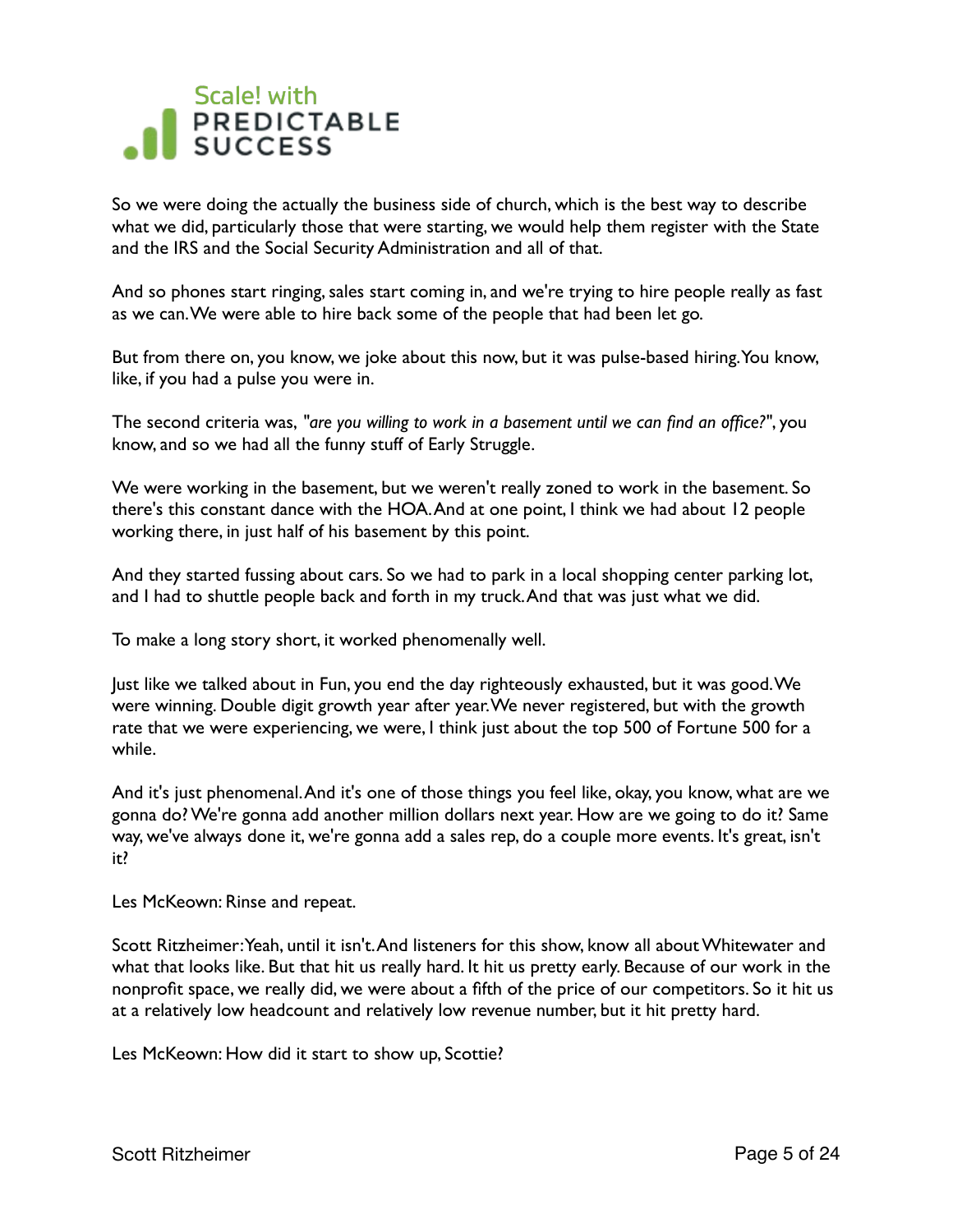Scott Ritzheimer: Where we felt it the most, was particularly with our events. A big part of our growth strategy, about 45% of our income at one point, was coming from events that we were doing all across the country.

We would do one day events, we'd bring people in, and the way that it worked was it was a small price to get in. And then we would sell our services. And that's how we actually made our revenue.

And the strategy was more, right, we just do more of these events. And you reach about 50 with one person than you realize, for one day events, you're about tapped.

And so we're like, *"Okay, how are we going to grow?"* And what we were doing was, we were trying to take what was the unique gifting of Raul and reproduce that across a bunch of people, but at a time when that industry was declining, right?

If public events, especially in the church world were declining, because YouTube is there and you know, so many things are online.

And so what happened was we kept pushing on the revenue number. If we can grow revenue, everything else will be okay. And our profit margin was shrinking every year.

Les McKeown:Right.

Scott Ritzheimer: So we were going from 30% and it dwindled all the way down to one year, just over 7%. And revenue was going up the whole time.

And it's just like, what is happening? How is this even possible?

And what ended up happening was we didn't realize it, because we had no way of looking at the data; we didn't really use data all that much. It was you know, whoever had the best story was was who won the argument.

Les McKeown:Right.

Scott Ritzheimer: And what ended up happening was we were losing close to a million dollars a year on those conference events.

By the time you actually put in the cost of the event, the cost to do all of the work, the added cost of getting people there and back, and all of that, we looked like it was bringing us in about \$1.2 - \$1.3 million.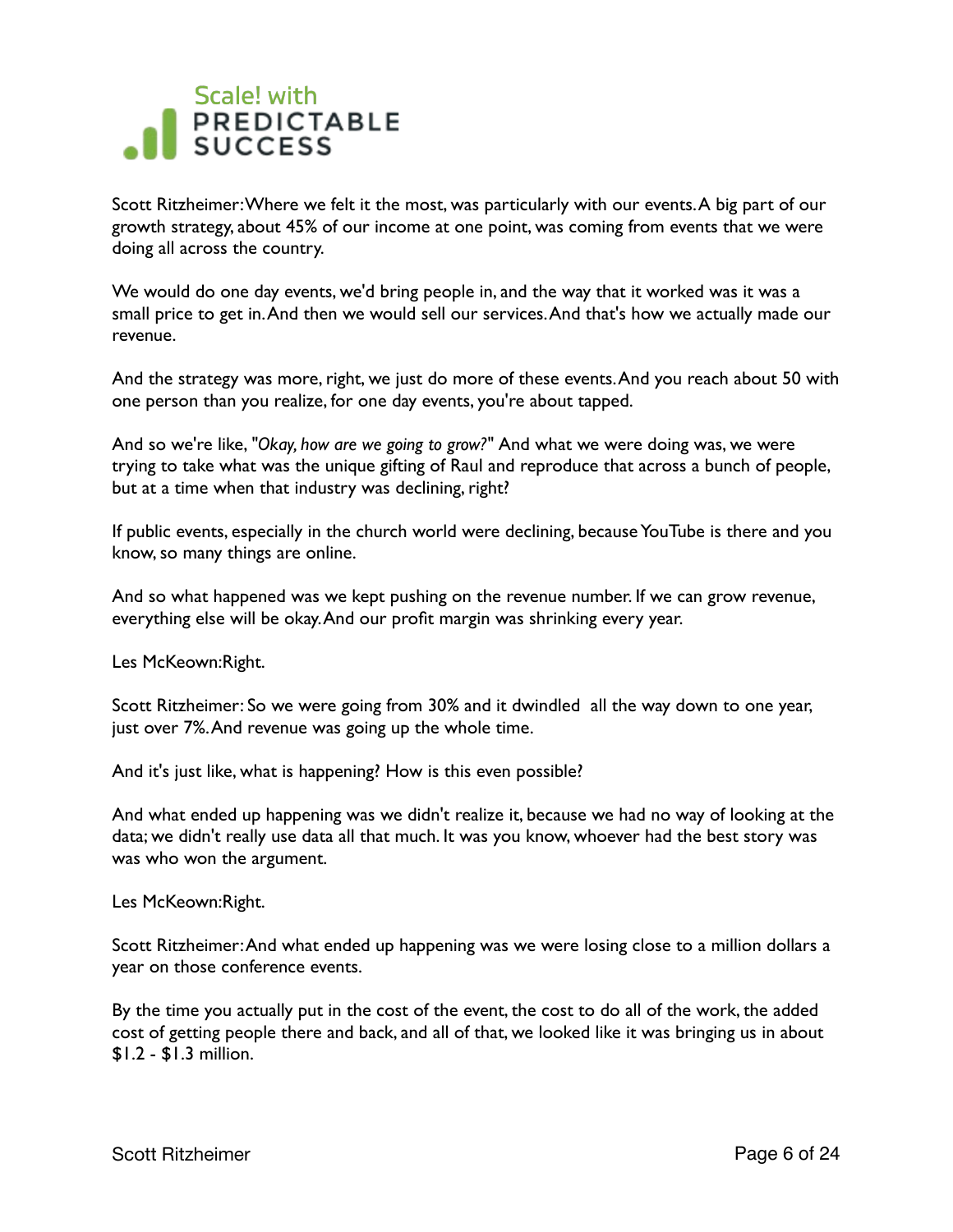

But it was actually taking a little less than a million dollars, but pretty close. And it was an enormous drain on our energy.

So our entire leadership team; almost every meeting was *"how can we get conferences back on track?"*, and it just wasn't happening.

So around that time, I was listening to a podcast, and I don't remember if it was you, or if it was someone else on staff, but they got on Donald Miller's podcast from StoryBrand, and talked about *"The Seven Stages"* that that we all go through.

Les McKeown:Right.

Scott Ritzheimer: And it was like, *"what is happening?"* I just I remember sitting there in my truck, and I just stopped at one point. And I was like, *"this is uncanny! How is it possible?"*

And so it's like, I have to find out more. And so I got the audio book actually. And funny story with it. It was actually 2014, because my wife and I had planned a trip. She's from Norway as I mentioned earlier.

So we're out in Norway. And every time we'd go over there, we'd kind of pawn the kids off on my in-laws and then travel across Norway or Europe or something. So we had trips to London and and this particular one, we went down to watch the Formula One race in Monaco, which is like creme de la creme.

It's like a beautiful place. We spent a lot of time in Nice as well, which is just marvelous. So Hilde Marie is having a blast. I'm getting to watch fast cars go around small streets and it just it doesn't get any better.

So we're about to go on this trip. And we're actually on the flight down. It was a connecting leg from Amsterdam to Nice, France. Romantic weekend with my wife, and what am I doing?

Mister romance, I'm listening to an audio book by this guy named Les McKeown. And I remember it clear as day. I remember looking out the window listening to it on my headphones and and got to the chapter about Whitewater.

And it was just one thing after the next like, yes, yes, yes. How can he know this? It's what I experience now. I mean, every time working with a client, I've heard you talk about it countless times...

*"Do you have a camera in our office somewhere?" "Have you been reading my emails?"*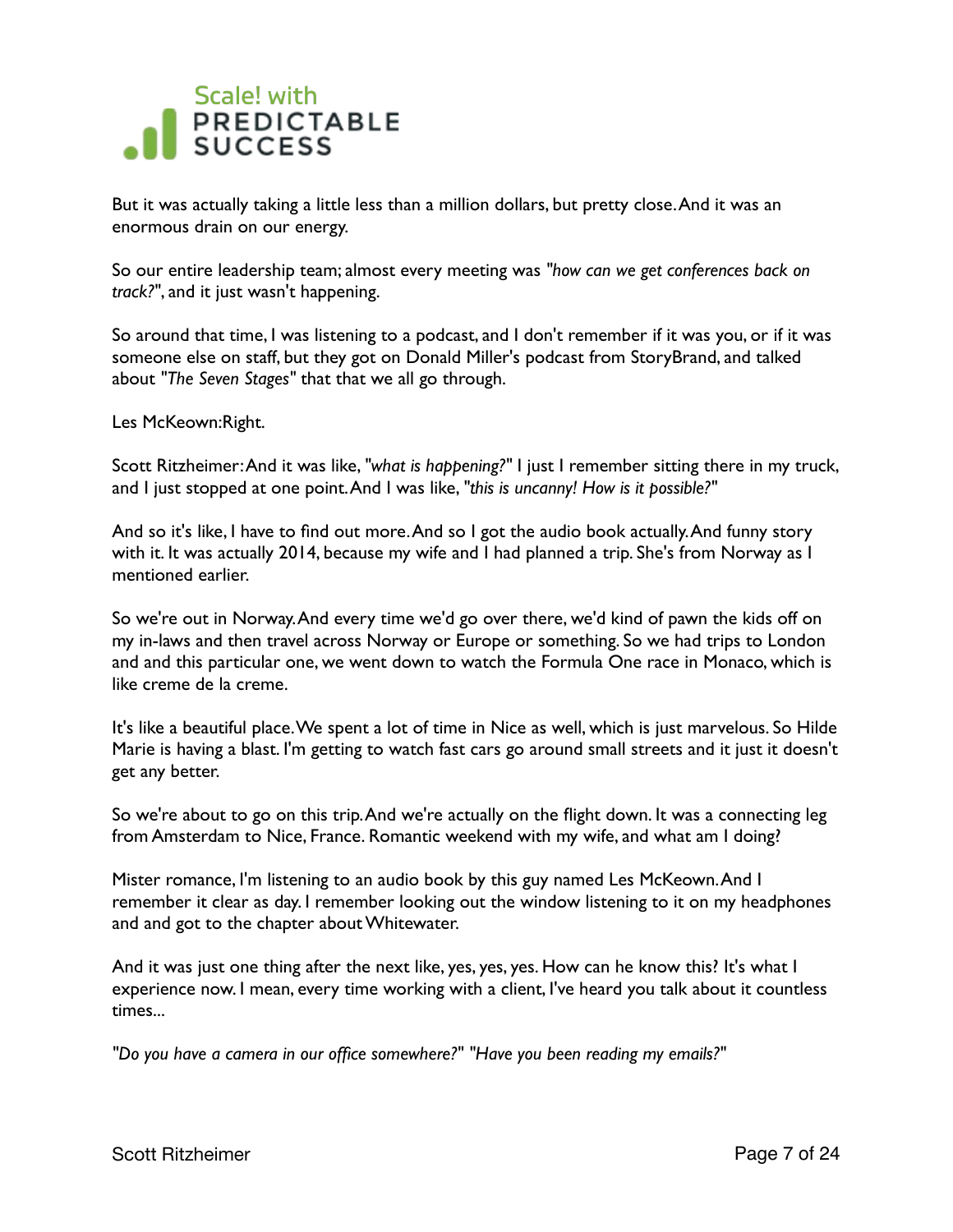

And that's what it was. And the very first thought that went through my mind was *"Oh, my goodness, we are in Whitewater!"* 

And the second thought that came right after that was, *"if I could help people get out of Whitewater as my occupation every day of my life, I would die a happy man".* 

And that's a really weird thought. It's not normal.

[laughter]

Les McKeown: No, it's not.

Scott Ritzheimer: And so, like most entrepreneurs, what did I do? I went I had a great trip with my wife, came back and I did nothing. Yeah, I had it in a book. It was in my head. Okay, I've got it figured out. You know, we're in Whitewater.

And so I mean, it was another three years of just kind of slogging through Whitewater wondering what's going on and what we can do about it.

And I realized, hey, wait a second. Like, I know the answer. It's in the back of that book that I read. And so I dug it out, got the physical copy this time. And I just took my team through the back part of the book that says how to get out of Whitewater and into Predictable Success, and we work that plan.

And within 12 months, it was a massive transformation. We added a million dollars, not to our top line, but our bottom line.

Les McKeown: Wow.

Scott Ritzheimer: Which tripled our bottom line at the time, almost tripled our bottom line. And from then on, I was just like, this is it. I've used all kinds of different stuff from all of the people that we all know and it's great. It was helpful. It moved us along but nothing had anywhere close to the impact that just walking through that book did.

Les McKeown: Right.

Scott Ritzheimer: And so it was just like this is tremendous.

Les McKeown: Just as an aside Scottie,I gotta say that hearing you say that, and obviously I've heard the story before, but having heard so many similar versions, the twinge I get every time I hear it is, why couldn't I have worked out a business model where instead of the price of the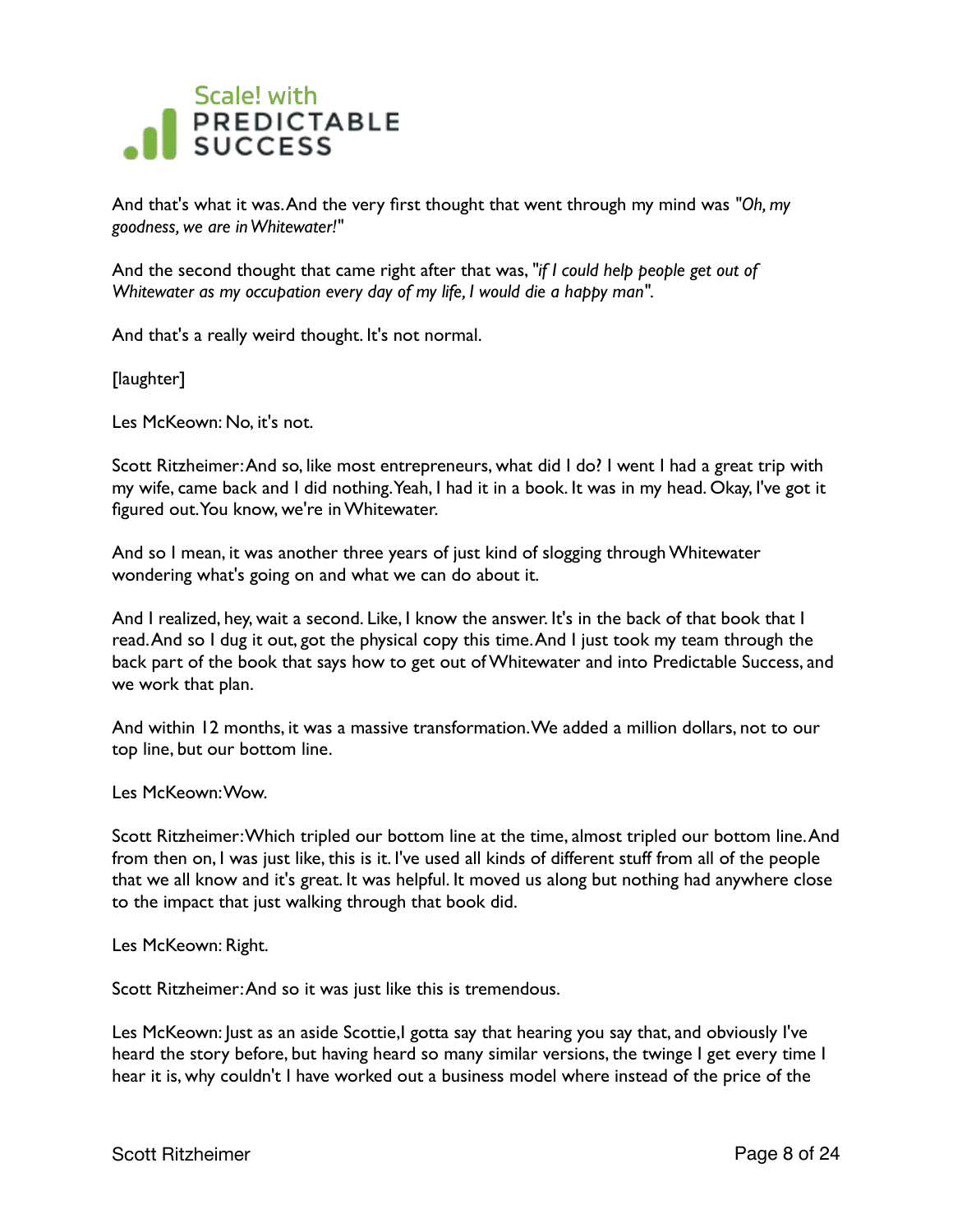

book, people got the book free and I got a slice of the revenue and or profit improvement, because I would never need to work again.

If I could have worked that one out, but I didn't. Anyway, I'm glad it worked for you. So you've got it back on track. What happens next?

Scott Ritzheimer: And then what happens when you get out of Whitewater? You end up in Predictable Success, and I was looking at Predictable Success and thinking "that's wonderful. It looks kind of boring!".

[laughter]

Scott Ritzheimer: And so I worked really hard, but I could see that my time leading the organization. I love churches, I loved what I did there, they're a lot like founders, you know, they're really cut from the same cloth.

And I love that aspect of it, but my entire world was church. I went to church, my kids were at a Christian school, I worked at a company that only worked with churches, I needed something else. I needed to broaden that a little bit.

And I found that I enjoyed working on organizations, than working in organizations, right? I loved building StartChurch more than I did the products that we made.

Les McKeown: Classic consultant mindset.

Scott Ritzheimer: Exactly. And so being CEO, that's not what my organization needed, particularly in Predictable Success. It needed that vision, it needed that spark, and I wasn't the one to do that.

And so as all of those things were coming together, I was looking at what am I going to do next? And it's like, well, I'd love to do that, I'd love to do for other people what took me years to do, right?

Because I know that I can do it in a fraction of the time. And so as I started planning my transition out, I was looking at a few different options of what I was going to do. I knew I was going to be working with founders, I knew that I wanted to work in that entrepreneurial space, but I didn't exactly know what was going to land.

And my very last week, we did a whole transition process, went phenomenally well. It's one of those things where if you transition a company really well, you wonder like, was I screwing it up when I was there? Because it's working really, really well now.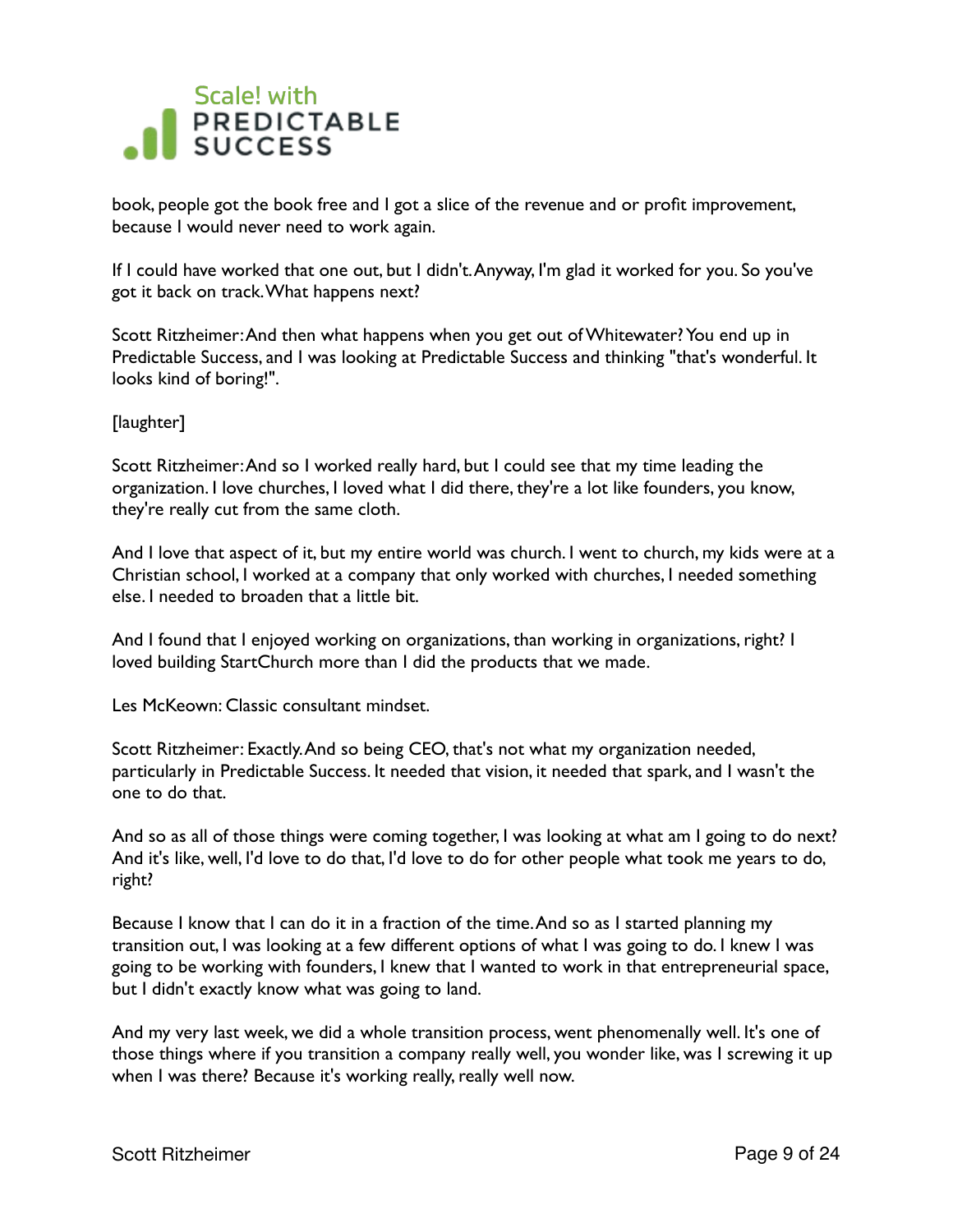

#### [laughter]

Scott Ritzheimer: It was one of those. So I'm so proud of those guy's, they're doing phenomenal. But it was clear for me that it was time to move on.

And my very last week there, was the very first week that you opened the Predictable Success Practitioner program.

Les McKeown: I didn't realize there was such a close proximity to those two events.

Scott Ritzheimer: Yeah, they overlapped. I went and did the training with you in your living room back then. And I came back and I was there for one more day, we did a big celebration.

And that was it. I was off to the races. And it has been amazing.

I remember I had looked at several different programs at the time, again, you can name them, we don't have to name them.

But the thing that I had experienced with them is like you get this great book and then you kind of look behind the scenes and the book was the best part.

Les McKeown: The book was all there was.

Scott Ritzheimer: Yeah, it was like after that, it's kind of like it's all downhill from there. And so I kind of expected that. I expected the book is you know, what you see is what you get.

And that was great, because it did a massive amount of good for me in my organization. And I knew I could use it to do great things for other people.

But I remember sitting in your living room, and you pulled out, I believe it was the org chart workbook. And then you pulled out the lateral management workbook.

And I was like, *"Whoa, wait a second!"* There is so much more to this under the surface than I had any clue about.

And my first thought was like, *"Man, I wish I had this back then because it would have made figuring this out a lot easier".* 

[laughter]

Les McKeown: But it would have made big book though, right?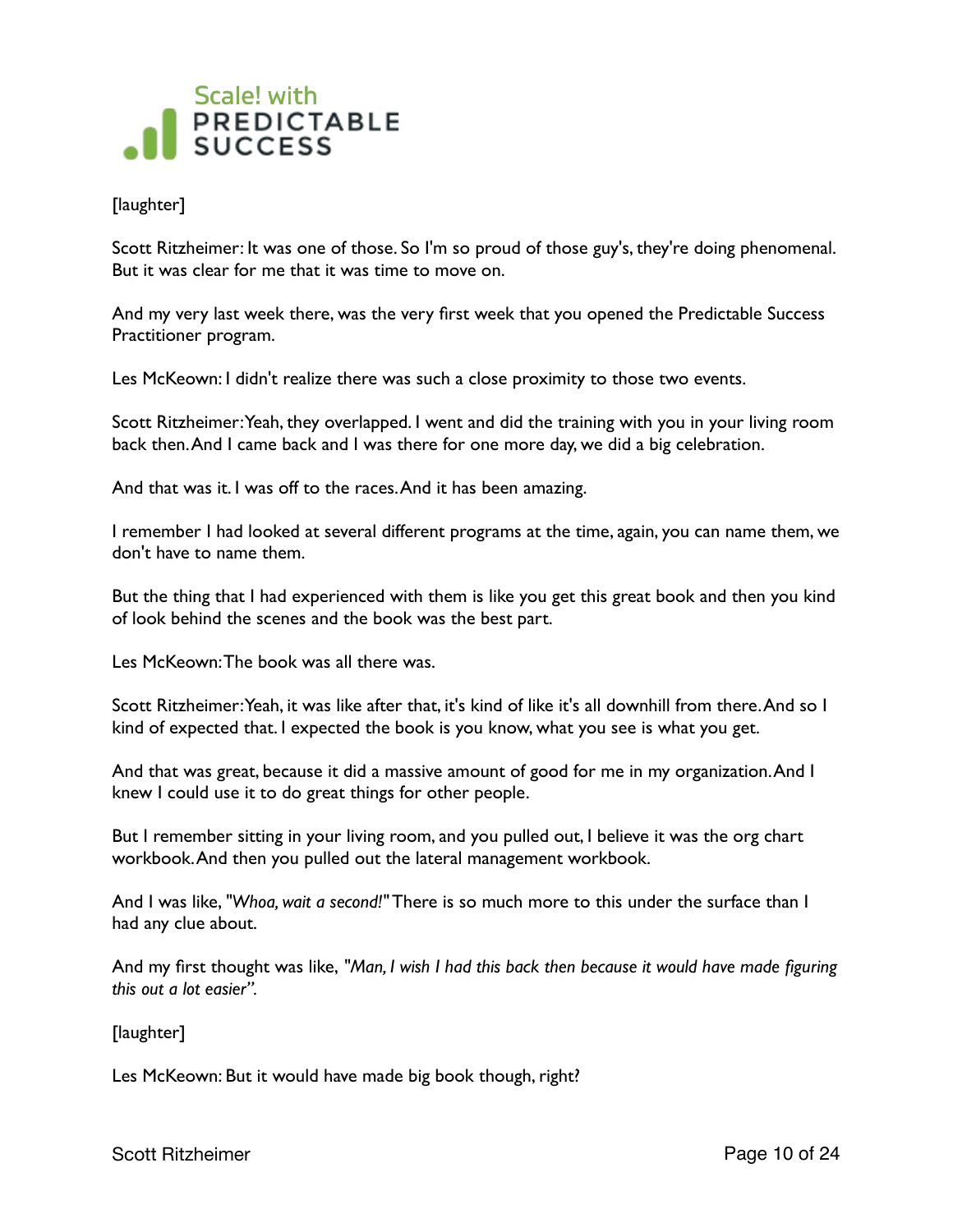

Scott Ritzheimer: That would be a very, very big book. So I was like, *"I wish I had it in the back end"*. But then I was like, *"man, there's so much here and this is the start of something really exciting".*

And, and so yeah, I hit the ground running as a Licensed Predictable Success Practitioner.

Les McKeown: So maybe it'd be good if I had a moment or two to talk a little bit about how that transitioned into you becoming the CEO of Scale Architects.

But before we get there, at the point where we just got to, what did you anticipate you were going to do becoming a Licensed Practitioner?

Were you intending to be a general consultant using Predictable Success as your core, go to model? Were you going to work in the church world? Probably not from what you've just said. Just sketch that out a little bit because this became a bit of a sliding doors moment for you. Where, had you taken the first option would you have landed up today?

Scott Ritzheimer: Yeah, I was doing some work in the marketing space as well.

Les McKeown: Right.

Scott Ritzheimer: So general consultancy is a very good way of doing it. I was what I now call *"an everyone coach"*. Because as an entrepreneur, we can dig into this a little bit later.

But as an entrepreneur, you are everything. Like you have to check all the boxes. So there was a time when I was our marketer. There was a time when I was our sales rep, there was a time when I was our fill in the blank.

And you have to be, to an extent a jack of all trades and so I was kind of walking out saying, *"Hey, I've got this whole tool set"*, if you will, of life experiences. They weren't really tools, they were real life experiences. And I want to share this with other people.

What Predictable Success was for me, was I really wanted to help folks in Whitewater. That was the key. I really genuinely wanted to help folks in Whitewater and I had not seen any tool that was that was anywhere near it, in terms of its effectiveness.

For a long time I kind of rode two horses with one butt you know, it's really difficult to be a marketer and a consultant at the same time. In my mind those fit together a lot better than they did in the real world.

And so it took me a little while to kind of lay one of those to rest. I knew all along that what I really wanted to do was the consulting.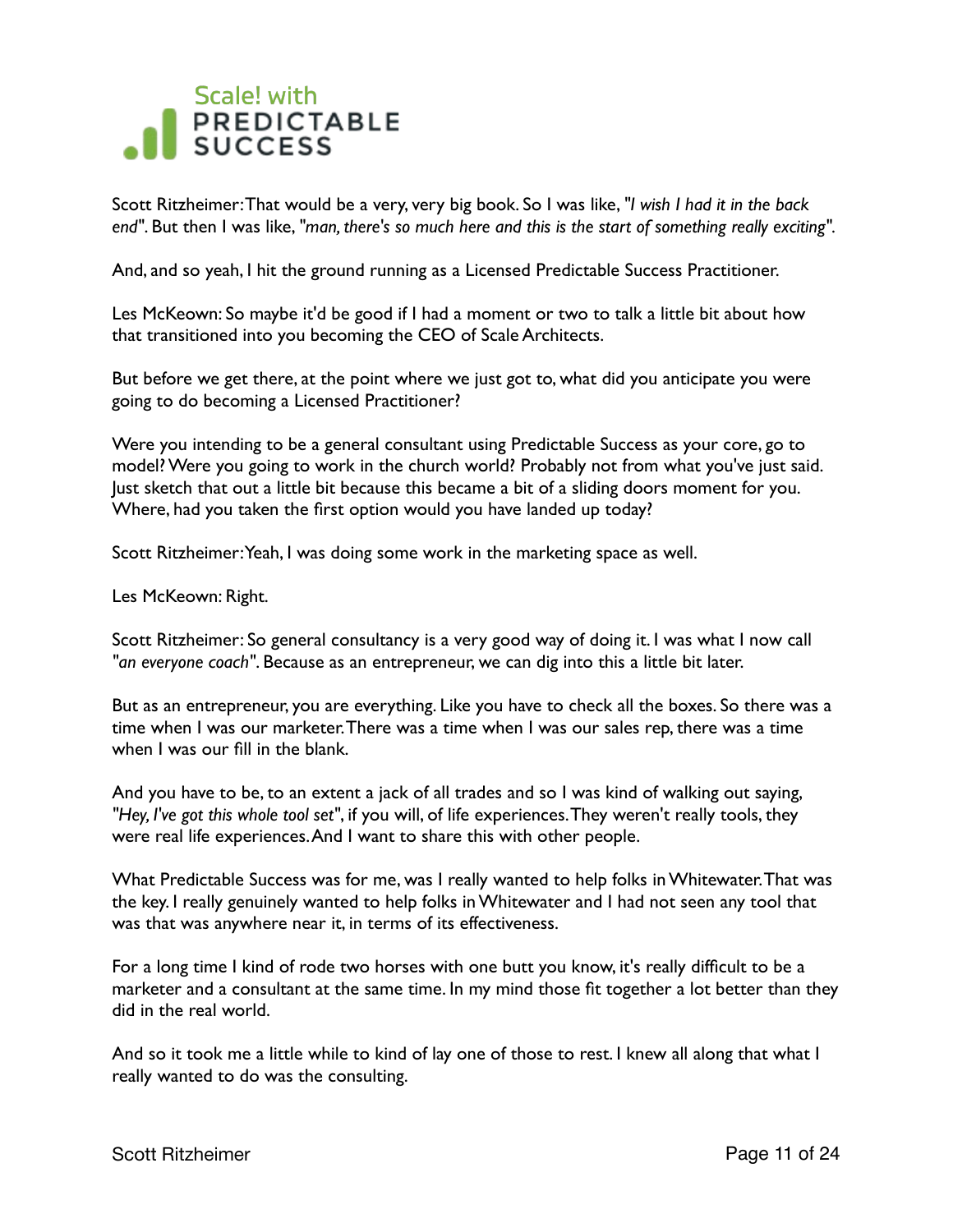Les McKeown: Right. And so just if I can grab the reins for a moment of the narrative, for reasons that will become obvious. What happens, dear listener, is I launched this Licensed Practitioner Program and we get the first cohort, and I keep it deliberately small, because I'm testing this out.

It's the first time I've really tried to teach the model to more than one or two people at a time, in terms of them becoming people that can use it.

So as Scottie said, I do it in my own living room with eight or 10 people there. And there's this one guy, I don't know any of them personally, but there's this one guy. And he's always got a question that goes one level beyond what I had shown up, ready to talk about.

Now, in my own defense, and for my own self esteem, it's not that I can't answer the question, I just wasn't expecting anybody to ask it. And you'll not be surprised to guess who this is.

And we then have this series of Open Hours, which we still have every month, there's an Open Hours session.

In fact, just as we're recording this, our next one's the day after Scott and I record this interview. But back then, I'm hosting them. Now Scott runs them. And we have an open question period. And I'm sort of, frankly, to be honest with you, I'm on the call and thinking okay, the questions will drizzle out, we'll finish a little early and I'll get 15 minutes or so spare.

It doesn't matter what the time is available. This one guy just keeps asking questions. And he's still asking them as I'm cutting off the Zoom call. And he's pestering me with questions offline, online, making suggestions about stuff, telling me stuff that I only recently worked out about the program.

So I have all of that going on. And the other folks are no slouches, either. But this is just a different kettle of fish, as far as, let's say, the momentum that this guy was bringing.

And on the other side, I've experienced the same thing that Scott has just shared, which is, I have a big heart for what was then called our Licensed Practitioner Program. It is a fantastic way for me to leverage a wonderful model that I've developed.

But I hadn't really thought through the fact that, hey, you know what, I also coach and consult a lot of people. I've still got a practice of my own. And I was finding it very hard to make the time available to really develop the Licensed Practitioner Group the way I wanted to.

So I thought, you know what, I can kill two birds with one stone here. I go to this Scott Ritzheimer guy and I ask him to stop asking and start telling other people and ask him to take charge of this, that gets that off my back. And he stops pestering me.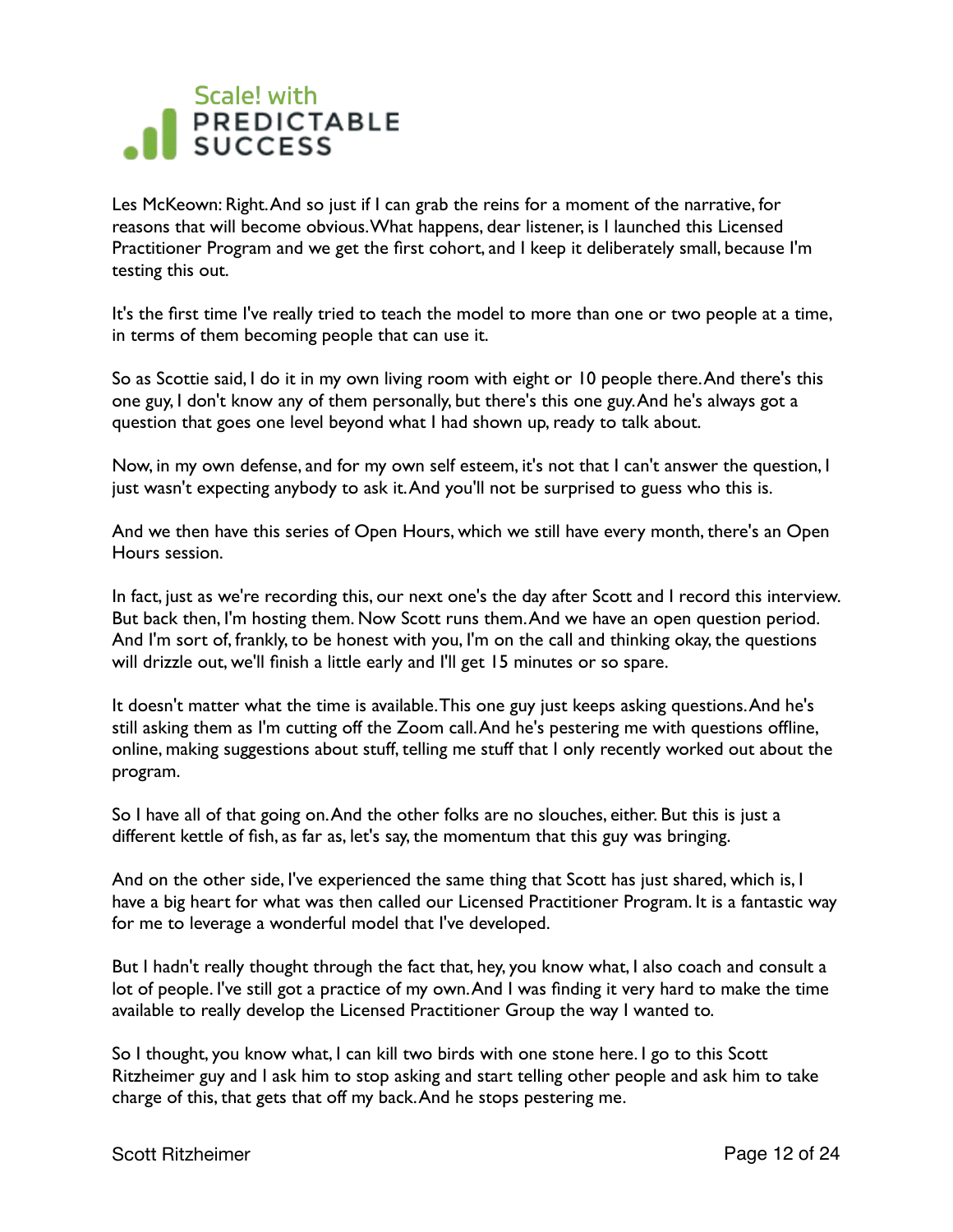

So the first number one reason that I came to ask you, was just to stop the deluge that I was getting.

[laughter]

Les McKeown: I'm only joking, but anyway, it was right at the time. I called you up. You said yes. I don't think I'd finished the question when you said yes. Why was that? What was the attraction to you? Because at that time, we hadn't really scoped out what this was gonna become? Why did the idea of taking over what would become Scale Architects appeal to you?

Scott Ritzheimer: Yeah, so I mean, there's a couple of reasons that it was very easy. One is again, I've never seen a model out that it's like it. I was sitting at lunch, a couple months into working with it as a Practitioner, and I was having lunch with a friend of mine, who knows, I can poke a hole in just about anything, you know, and do so readily. And, and often.

And he said, *"What is it that you don't like about the model?"* and I was at a loss for words. There's things that I learned differently. There's different language that I've used for things and so there was just a language learning curve for me.

Les McKeown: Right.

Scott Ritzheimer: But there's nothing that I fundamentally disagree with, in it at all, and I can't really think of anything else that's true, you know.

And I've heard you say this, *"the further you go with it, the more you realize there's more to learn".* Because of just the way that it's structured, the way it wasn't created as much as perceived, just lends itself to a constant opportunity to learn something new.

And for a guy who likes to ask questions, I'm lost if there's not something new to learn.

Les McKeown: Right.

Scott Ritzheimer: And so I really enjoyed that. The second part was, I love scaling things up. I don't really see myself doing the 100, 200 sessions a year, that's not really center of the bullseye, for me. It's something that I love to do, there's something magical about being in the room with folks. But I knew that was a temporary thing at best.

And so the Scale Architects program gave me an opportunity to extend my impact and influence beyond my own personal hours. And that was something that was, you know, something I wanted to do. And it fast tracked that rapidly.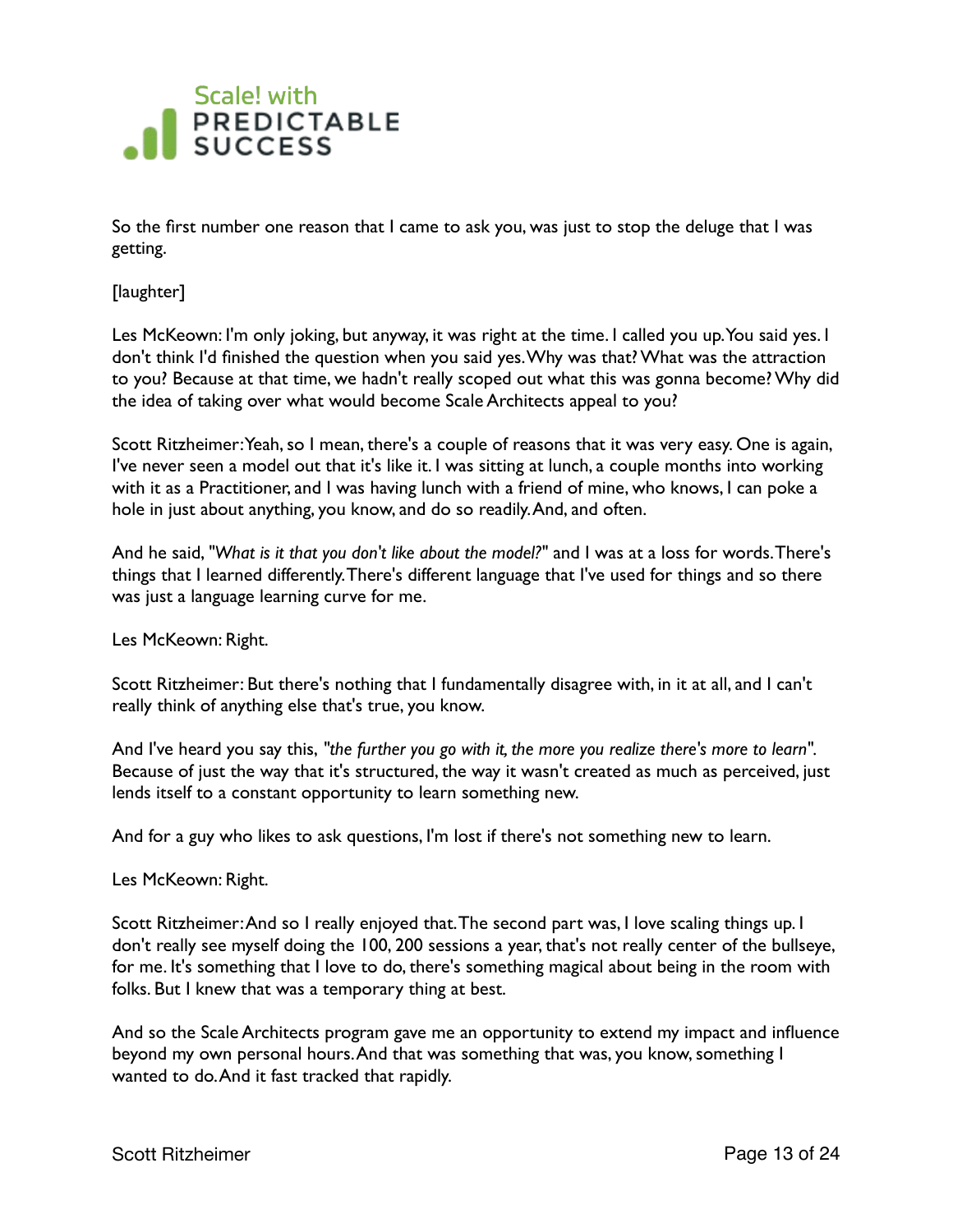Les McKeown: And so, we pretty quickly got a deal hammered together, I think it was one of the most, if the legal side of a transaction can ever be anything other than, you know, getting a prostate exam, it was the most enjoyable if I can even say that. We got a deal hammered together really quickly. You got the Master License to license other people in Predictable Success. And you came up with and build the Scale Architects concept.

So I want you to share a couple of things. First of all, what's in it for somebody to become a Scale Architect? What does that mean? What can they do? What do you do to help them do that?

And then let's talk a little bit about what it means to work with a Scale Architect? So first of all, if any of our listeners want to be a Scale Architect, why would they do it? And secondly, why would any of our listeners want to work with a Scale Architect?

Scott Ritzheimer: Yeah, so it's a great question. And to keep the answers short on those, in working with our current Scale Architects, this year, I had the opportunity to speak with, and interview almost 200 different coaches and consultants.

And over the course of being able to do that, I recognize there is a recurring pattern that's happening for a lot of folks in the industry, dare I say, every single one.

And that is, in those early years in particular, but it can drag on for quite some period of time, there are three mistakes that they make.

And in making those mistakes, they limit their own ability to make income as a coach or consultant. And, probably more importantly, they limit the impact that they create inside of organizations.

#### Les McKeown: Right.

Scott Ritzheimer: And so when you become a Scale Architect, either getting licensed with the materials that you can use, or getting certified and having me come alongside you and coach you each step of the way, what we're doing is tackling those three for you, the three main things that will cause coaches to fail, and about eight out of 10 new coaches do fail, and but it's entirely avoidable.

And so those things real quickly, and we'll kind of leave it here as a teaser for folks, that we've got a solution for you, that that you can pursue on your own if you're interested.

But the first one is becoming what I call an *"everyone coach"*. This is someone who like myself, had success as a leader, by being a little bit good at everything.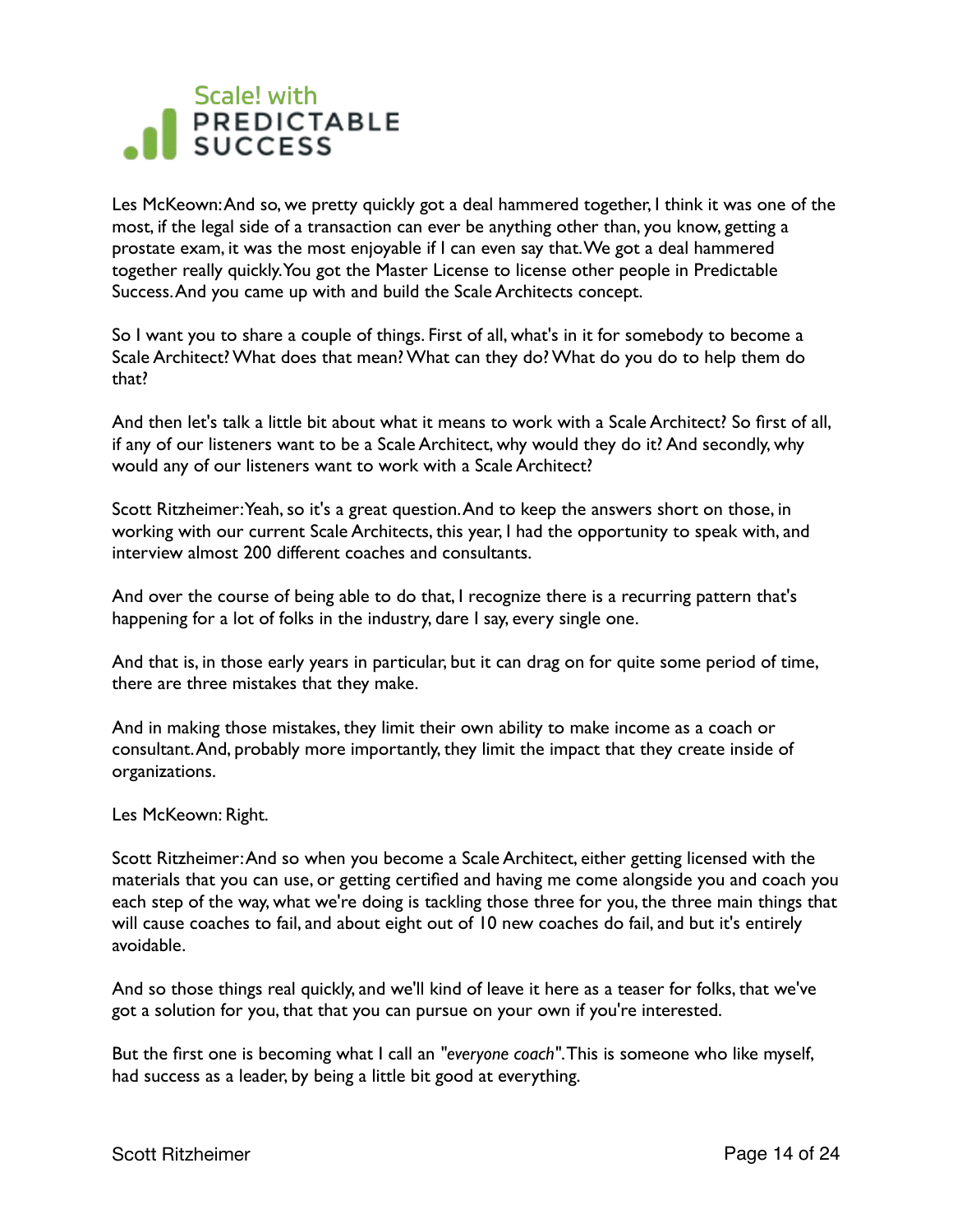

Les McKeown: Right.

Scott Ritzheimer: And I think that translates to being a great coach or consultant. And the truth of it is that's not what it takes at all. In fact, the opposite. And so what happens is, when you become an everyone coach, particularly today, you're not the ideal choice for anyone.

Les McKeown: Right.

Scott Ritzheimer: And so it becomes exceptionally difficult to bring in especially high quality candidates, especially those ones that you can have the biggest impact for, because you're spreading yourself thin over all kinds of different areas.

Les McKeown: And I would say just to amplify that, Scott, one of the things that's heartbreaking to watch, and I know you've both seen this a lot is how often someone who is so highly respected as an informal mentor within organizations, they're known for it. They're the go to person, and they're brilliant at it.

And they think, understandably, why wouldn't you think, you know, I just, I just take what I'm doing here, I'm not getting paid for that. I'm getting paid to do the job I do mentoring people, and they love it, and I'm good at it. So I've stepped out and be a coach or consultant.

And it just falls flat because it's a very different thing being go to informal mentor and actually building a successful coaching or consulting practice. So yeah, 100% echo that.

Scott Ritzheimer: Yeah, absolutely. And so what ends up happening is that very quickly leads to the second problem, which is where that person becomes what I call a *"What's up coach"*.

They're taking so many different things in some different directions. You know, *"Can you help me with sales scripts?"* Yes. *"Can you help me with, you know, this employee problem I'm having?"* Yes. *"Can you help me build systems to scale my organization?"* Yes.

Right, it says yes to all of it. You can't possibly have a structured process that you take people through for all of those.

And so what that means is, every single session, you're doing two, three, four, maybe eight times as much work before the session, just to get ready for the session. That's not sustainable. Nobody can make a living doing that.

And so what we end up doing, is showing up the sessions, preparing a little bit, but winging it, and the clear sign of that is, you walk into a coaching session, and this is helpful advice for folks who aren't coaches as well, that you walk into a coaching session, and the coach says, *"what, can I help you with today?"*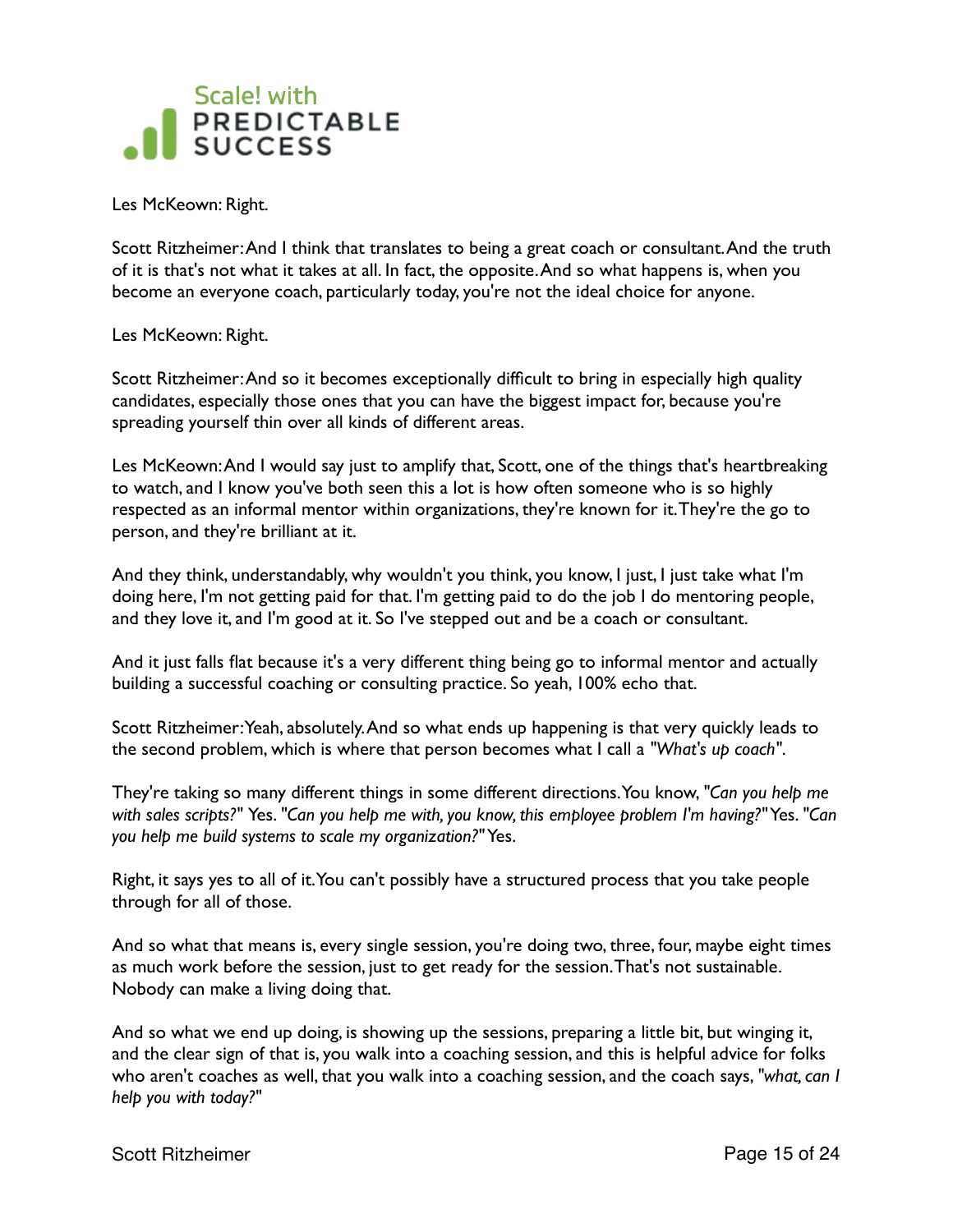

Les McKeown: Right.

Scott Ritzheimer: It's like, *"I paid you for that"*, you know, and so, if your primary consulting or coaching strategy is how can I help, right, that that's not very helpful.

And, so the best clients, the best coachees, whatever you want to call them, the best customers, they're not going to hang around for that. You get a couple sessions, and they're out, they just don't have time for it.

Les McKeown: And you get high turnover, which is incredibly expensive.

Scott Ritzheimer: And it's a cycle, and it just drives itself back again. And so then what ends up happening, is it gets harder and harder to hang on to clients. And it's really hard to find clients, because you're not the ideal choice for anyone.

And so what you end up doing is clinging to the clients that you have for as long as you can. And that clinging is what drives the third mistake, which I call being a *"freeloader coach"*, where nobody wants to do this.

There's not a single coach that I've ever met that wants to be in this position. So I want to just be very careful with it. They're trying to put food on the table, right? And they say, I've got a mortgage coming up, I've got this client, I know that I've done my best work for them. And we're kind of on autopilot. But I have to keep them around, otherwise, I can't pay the bills.

And so what ends up happening is they hang on to clients too long, which damages that relationship long term, ruins any potential that they have for referrals, and keeps them stuck in this cycle of *"everyone coach", "what's up coach" "freeloader coach"*, and again and again and again.

We've taken I believe, the best model out there, right? I've said it multiple times on this, I'm not blowing smoke. I had the option of picking any model I wanted. And I went all in on Predictable Success.

Les McKeown: Right.

Scott Ritzheimer: So we've got that. You get access to all of that. But more importantly, what we do is teach you how to use it to overcome those problems. Because if you're a coach or consultant, that's what you have to do. And so you and I, we did this last summer, we put together a Masterclass on how to do exactly that.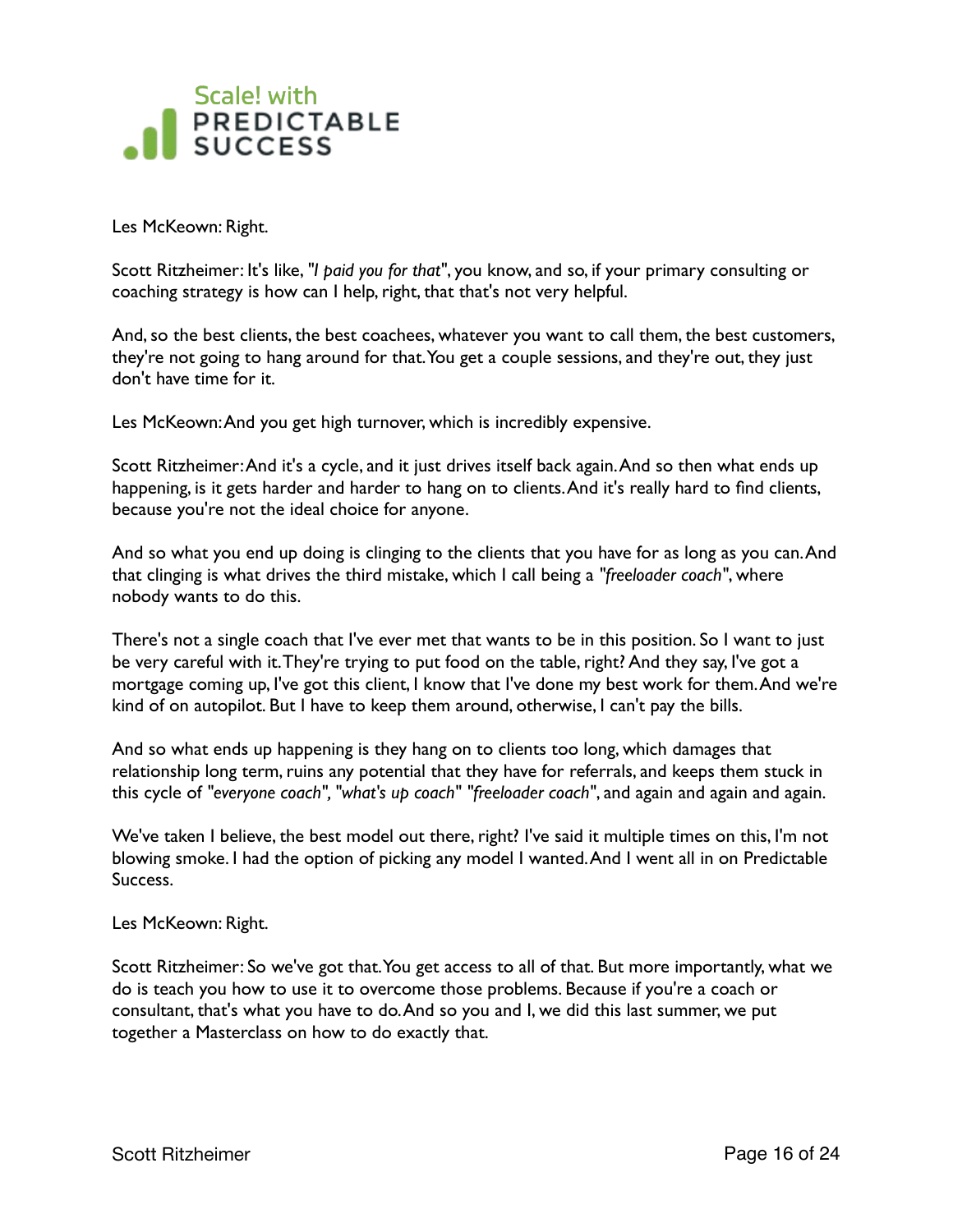

So even if you don't become a Certified Scale Architect. Even if you don't know what Predictable Success is today, we have a Masterclass that will help you to avoid those three, and you can get it at **[https://training.scalearchitects.com.](https://training.scalearchitects.com)** 

And we can give that in the show notes at the end as well. But that Masterclass is free and it's available to anyone.

Les McKeown: It was a blast to do. It's absolutely jam packed with content. You do not need to be a Scale Architect to benefit from it.

But I will say that if you want to scale your own coaching/consulting client, whether you're a practice, whether you're already in practice, or you're thinking of stepping out there, the core thing you need to obviate those three fatal flaws that Scottie has so clearly enunciated, is you need a model that has clear goals to take your clients to.

That's what solves every single one of those issues. And that's the Predictable Success model provides.

Scott Ritzheimer: Absolutely. And it works wonders, you know, my very first year as a consultant out of the gate was making six figures using Predictable Success. And I've seen it happen time and time again for our Scale Architects.

And conversely, I've had quite a number of conversations with folks that are just barely making it by. I think the average coach in the US says something around \$60,000. For someone who's gone out and is not working for someone else, has no benefits, has no guaranteed income whatsoever, to make \$60,000 a year, it's just not worth it. Right?

There are so many things that you could do with a talent that these people have that either find a better way of doing it, right? Which I believe we've got a better way, or give yourself the out and go back to whatever it was that you were doing before, or step into something else.

And so it does, it breaks my heart that getting a coaching business really genuinely off the ground to where it's thriving is so difficult. It's not necessary and we're doing everything that we can to help out.

Les McKeown: And before we move on to the issue of why would someone then want to work with a Scale Architect.

Let's look at the other side of the coin, in terms of people who may be attracted to the notion of becoming a Scale Architect, as already said, it resolves those issues. It's for anybody who's got an existing practice is thinking of stepping out there and wants to maximize the chances of success.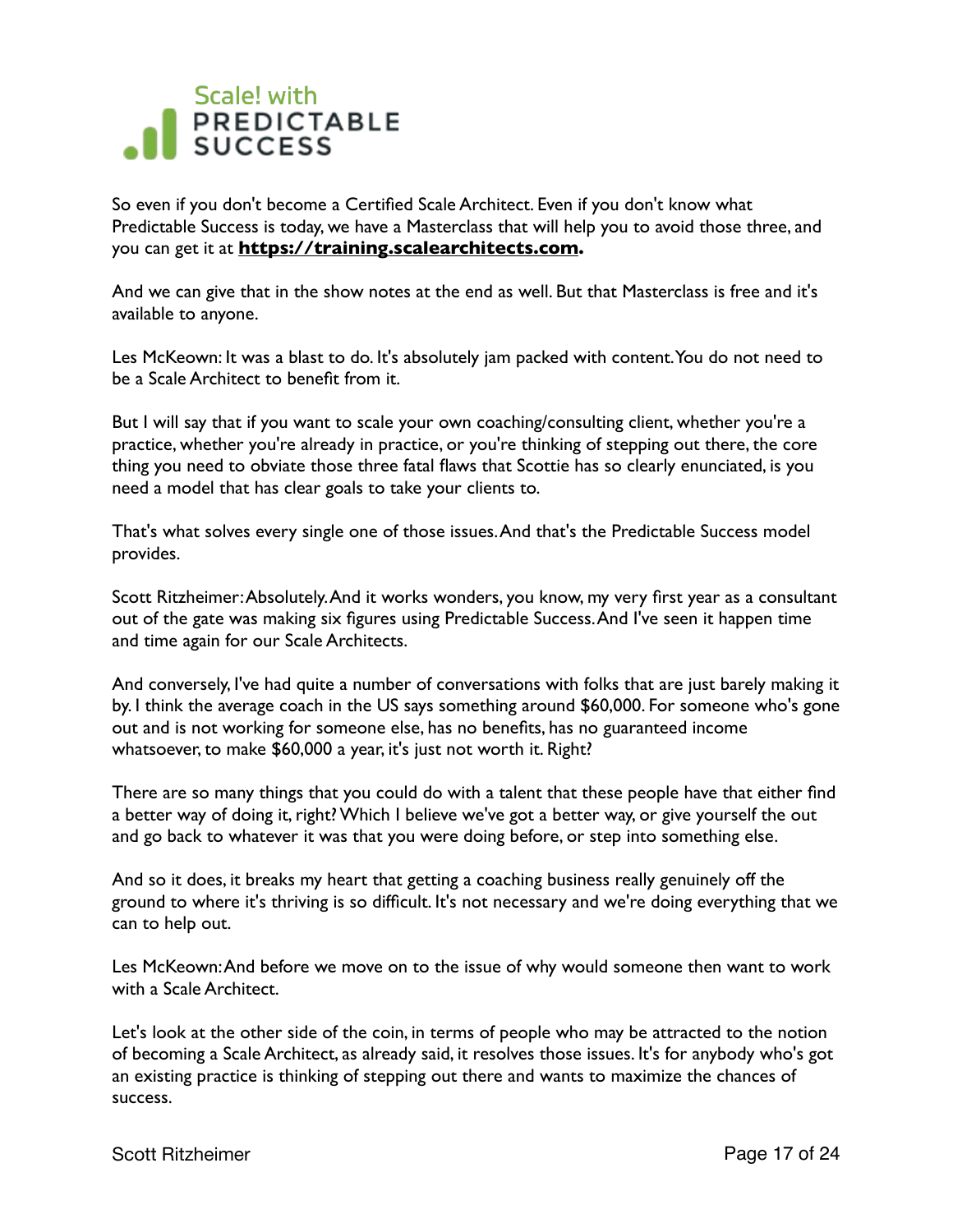But as we've learned, over the time that we've worked at this, there are certain presuppositions that people might bring that would be wrong. Who is this not going to work for? Who might step in, sign up as a Scale Architect and find that we don't deliver what they were looking for?

Scott Ritzheimer: Yeah, so there's a couple of things that I'll caution people of. One, we are not a lead generation source, right? That doesn't work the way that most people think it would. There's lots of people who can try to do that on LinkedIn.

If you're on LinkedIn for any given time, you've been hit by all of them. But that's not what we do. That's not the primary problem that you need solved, right, there is a more core issue that's dealing with that.

But if you're out there saying, *"Hey, I've got all figured out, all I need is a few leads"*, this is not the program for that. We have leads that come into the program, it's wonderful. But that's not why you become a Scale Architect.

Les McKeown: The way I think of that is, you know, you've got to do the final mile, the last mile. We'll give you everything to that final hook up to your client. We'll provide some fantastic marketing and sales materials, there's a lot of templates and stuff out there. But if you think, *"Oh, great, I'll just plug in here, I'll sign up. And then I sit back and the whole thing's on autopilot"*. That's not the way it works.

Scott Ritzheimer: You're not an employee, you're not a franchise, you're not any of those things, you're your own boss running your own organization, and we're there to help. That's, that's really what it is at the end of the day.

Second thing that I've found, is folks who kind of come in thinking that they'll do it a little bit, You know, I've got this other thing, and I like Predictable Success, I'm going to just kind of tack it on.

Les McKeown: Right.

Scott Ritzheimer: The best analogy that I have for that is, you know, you have someone come out and maybe do some plumbing work, right, your toilets not working, is backed up and someone comes and fixes your toilet and they say, *"Oh, by the way, I can add a third storey to your house. Is that something that you'd like?"*

No, no, not at all. And so that's what Predictable Success is like. If you come in as a plumber, and then you you try and zoom all the way out and say, *"hey, I can actually help you with these massive structural issues"*, it's a lack of just cognitive dissonance for folks.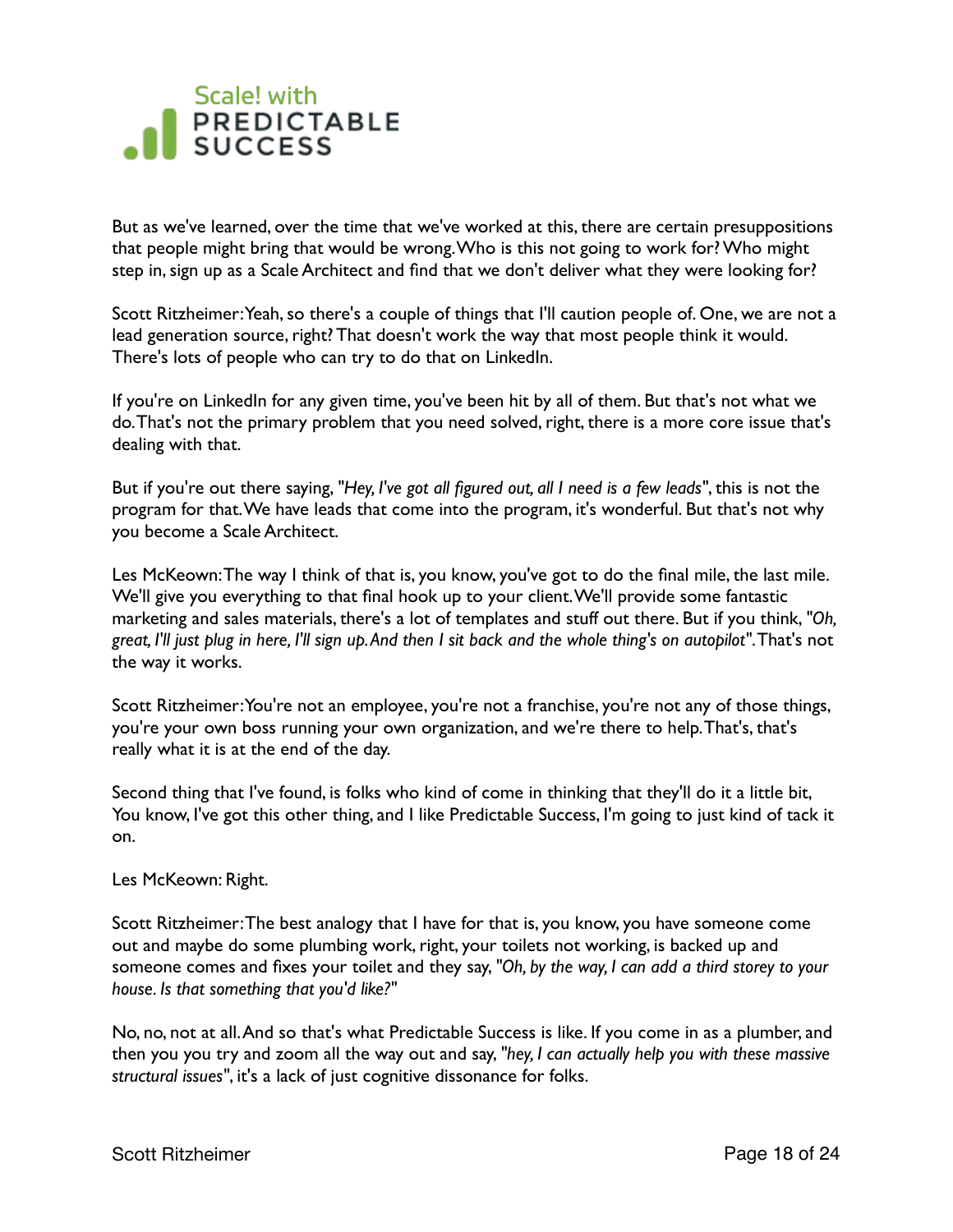

I did that I've seen a handful of other people do that. And I don't recommend that. Do you have to be all in and drink the Kool Aid of Predictable Success? No, by no means.

Les McKeown: We don't tell people, you've got to put our name on the front door. It's not a franchise, you get a license to use.

Scott Ritzheimer: But can you do it as a little side hustle? I've not seen that work very well. I typically don't recommend it, I think it's one of those things, that there's a disproportionate return on your time. The more time you put into it, the bigger the return, you're going to get out of it.

And you know, starting up a coaching consulting thing is hard. It's not easy, we make it a lot easier. But it's still hard work. And you've got to be all in on that concept. And we can make that shine.

Les McKeown: So a lot of our listeners, not thinking of being coaches or consultants, although maybe a few people in this conversation start to think of is not a bad idea.

But many, many, many of them, as you know, are people who know the model, have been following it for a long time.

What's in it for somebody to approach Scale Architects and to talk to you about working with a Scale Architect?

Scott Ritzheimer: Yeah, the clearest thing that I like to use as an illustration is the org chart. So those of you who know about the model, maybe you've read the back part of the book, you know that one of the very first things you need to work on, we actually just did a webinar on this, you and I, but the very first thing you need to work on if you want to scale your organization is your org chart.

And what I found is, most people intuitively get that, you know, they kind of get that there's something to do with people, but they can't quite put their finger on it. And most of them just have a kind of visceral reaction to the words org and chart put together.

#### [laughter]

Scott Ritzheimer: You know, I'm not gonna do anything with that. And I worked on my org chart for five years, when I was CEO of our organization. For five years. I felt like it was something that needed to be changed. I didn't know that it needed to.

And I didn't quite know why it needed to change or how. I just felt like there was something off on it.

#### Scott Ritzheimer **Page 19 of 24**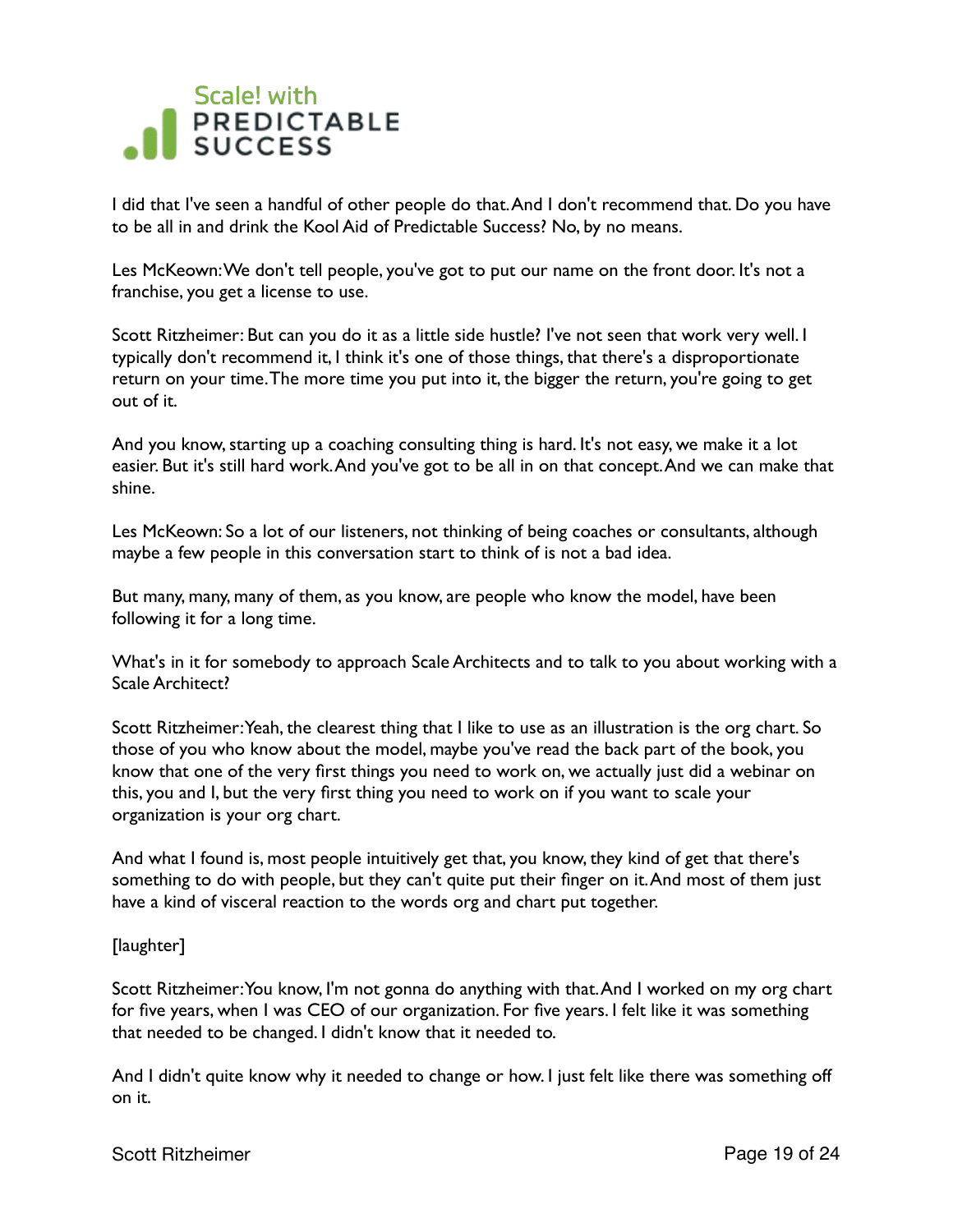

And so what I do now, and what our Scale Architects do, is they help organizations make more progress in one day, than I did in five years.

Les McKeown: Right.

Scott Ritzheimer: And so anyone can get through Whitewater eventually, right?

Les McKeown: Eventually. Eventually, if you really want to.

Scott Ritzheimer: And if you really want to, you will figure it out, right? It's not rocket science, you know, you can fumble through the dark, it's not life or death. It's just how much pain and time do you want to endure along the way.

Les McKeown: Right.

Scott Ritzheimer: And reading the book gave us a rapid acceleration through that. Bringing a guide in who knows the path will hands down be the fastest way to get through Whitewater and into Predictable Success.

It's the fastest way to get out of Treadmill and back into Predictable Success.

It's the best way to go the furthest in Fun, right?

And so having a guide come alongside you, is something that I woefully underestimated in my time as an entrepreneur. And today I recognize I went through a lot of hardship that was completely unnecessary.

From there is a couple of things. One is obviously if you're around here, you know, Predictable Success, you've heard my story, you've heard other stories, I'm sure. You know that it's a powerful model, you get the model.

You get someone who's been trained in that. Les and I have specifically gone in and worked with these people, hands on, at the ground level to make sure that they are exceptionally well versed in the model and can use it to help organizations.

And from there, what's unique about it is, our coaches aren't aren't struggling with those three problems that other folks are having, right?

So you know, that they're gonna be more focused on you, than they are on building their own business, because they've got a great book of clients already.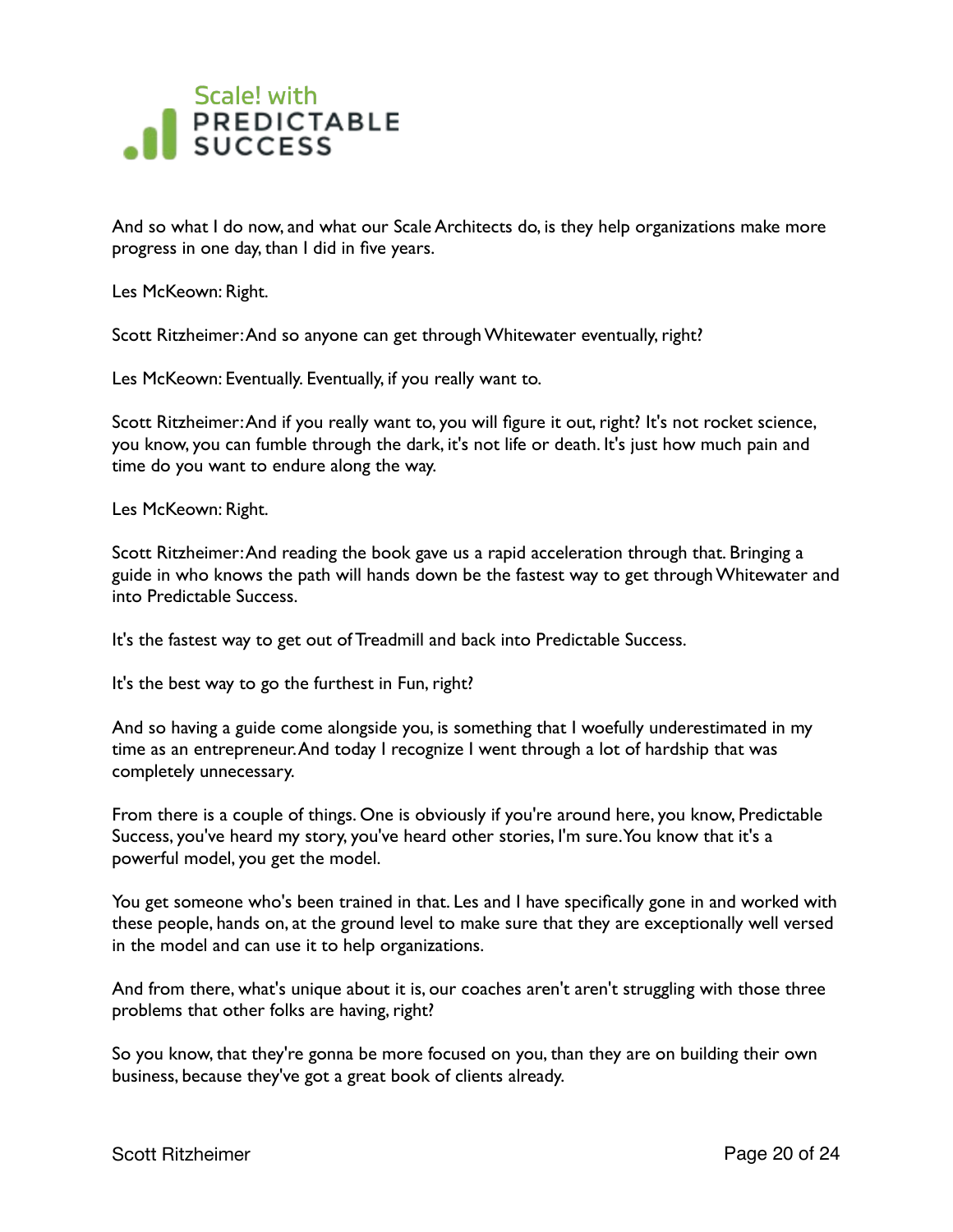

You also know that they can give you, and this is for Predictable Success as a whole. But the best thing about the Scale Architects is that they can give you stage specific advice.

Les McKeown: Right.

Scott Ritzheimer: There's no other model that I know of. I actually talked on this at our summit. But there's no other model that I know of, that has, at its core, the question of *"when"*. When do we need to do these strategies?

You can go out and hire a sales coach, and they're gonna say I can grow your business through sales. Some stages, that's true, some stages, it's not.

You can go out and hire a marketing consultant, and they can grow your organization through marketing. Sometimes that true, sometimes it's not.

You can hire a management consultant who is great at big HR programs. Sometimes that's appropriate, and sometimes it's not.

And so when you when you work with a Scale Architect, they can really dial in to the specific things that you need to do on the Stage that you're in to get to the Stage that you want to go. And I don't know of any other system that does that as effectively.

Les McKeown: Just as you were sharing that, I remembered something that I learned over the holiday period.

I went back at Thanksgiving to the UK to visit my family. It was the first time I could do that for a couple of years because of the COVID thing.

And I spent some time with my 10 year old grandson, with him essentially handing me my behind on Super Mario Kart and whatever other games he was playing. I'm not a gamer never have been a gamer. I've never really been interested in them until my self esteem was so torpedoed by this cheeky little 10 year old.

So I did a really dumb thing. And I bought myself a PlayStation Five. And I haven't done it for years. I'm sitting in darkness devoting hours to something called Ratchet and Clank.

And I realized something which was, you know, you can, as you say, you can get out of Whitewater, or optimize your time in Fun or workout how to stand Predictable Success, whatever your key goal is, recover from Treadmill, by doing what is essentially what an idiot like me does, trying to learn a game and I don't mean that any of our listeners are idiots, but you can just get killed 100 times on the same level, just doing the same thing working out *"oh no, I'll die if I step on that rail"*. Do it again, skip that rail, realize you've got to get out of the way of the truck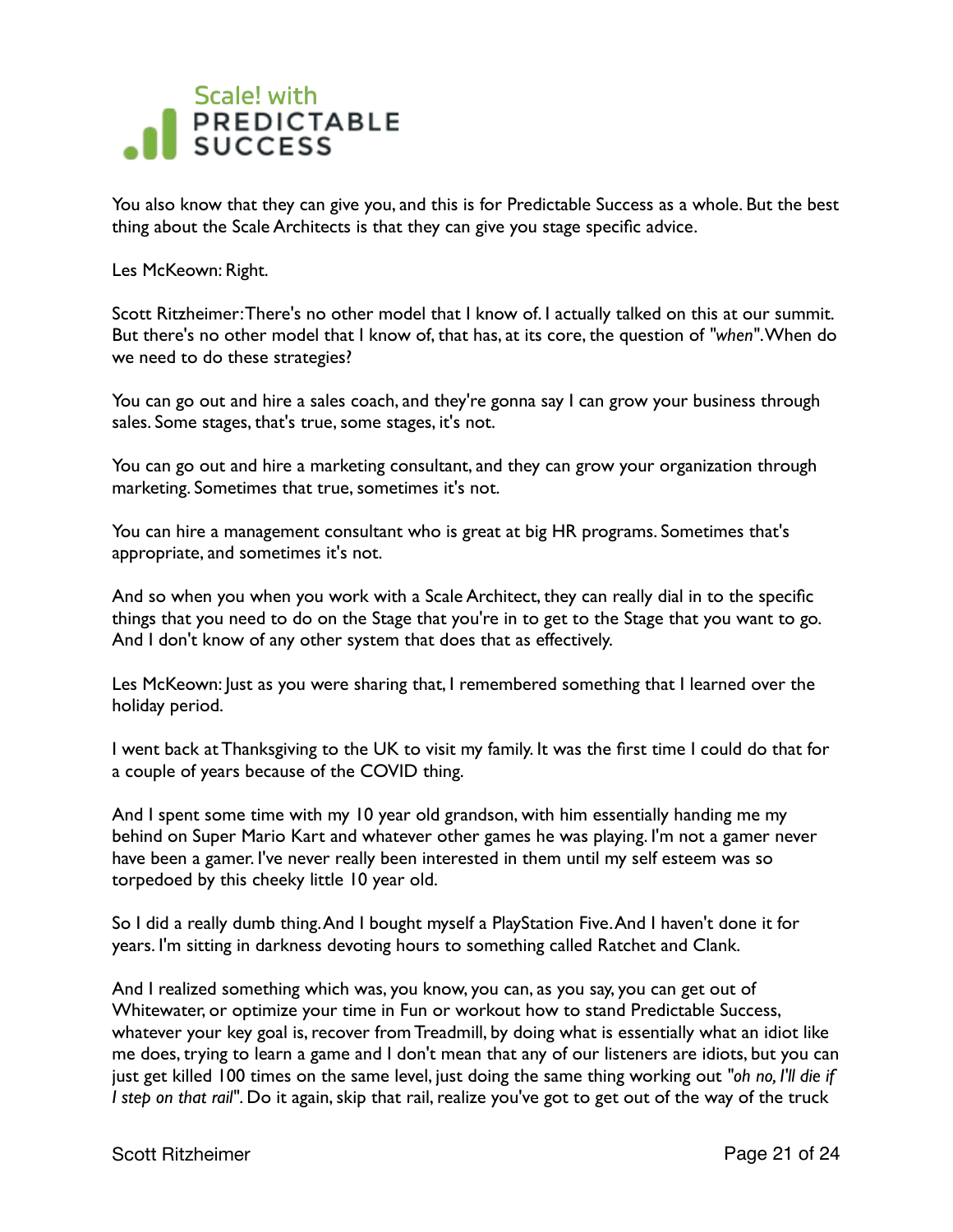that's coming behind you, die twice, trying that and you can just go through the level 56 times until you actually got out and then you realize that just another level to go to.

Or, you can have a guy come in, if you want to, and just take you through the level and that's what we do, is we help people get to somewhere they would get to anyway without the interim grief of experimentation and experimentation and experimentation.

And that's mostly as you say, you go to any business library. There are a million books out there telling you to do this, do this, do this do this.

What we do, what we have in the model that nobody else has, is here is the sequence. Here's what's needed at this stage of your growth, at this point to do. Don't worry about the others, do this.

The other thing I'll say, without wanting to grab the whole narrative myself, is I do believe the question of accountability is a huge issue. That you hire a Scale Architect, you have somebody who's going to drive the process. You're still going to do the work, they're going to be your guide.

But you got to show up. You get the dates in the diary for the in person sessions, or the zoom sessions, whatever it might well be. You get checked up on by Slack or Vox or whatever your chosen communication processes, and that accountability is huge, because otherwise, the most urgent issues of the day just overtake.

Scott Ritzheimer: It's amazing how much work happens the two weeks before our next session.

#### [laughter]

Les McKeown: Right, right, right!! Maybe even the day before, which is great. Otherwise, it just doesn't happen at all.

#### Scott Ritzheimer: Yeah

Les McKeown: In overall summary, we'll link to the specific webinar that we talked about, for folks who are either consultants or coaches, and are thinking of becoming, or might want to use this Scale Architects model. You'll get a huge amount of value, whether or not you follow up with theirs or not.

If you're interested in working with a Scale Architect, how do people get in touch with you and start?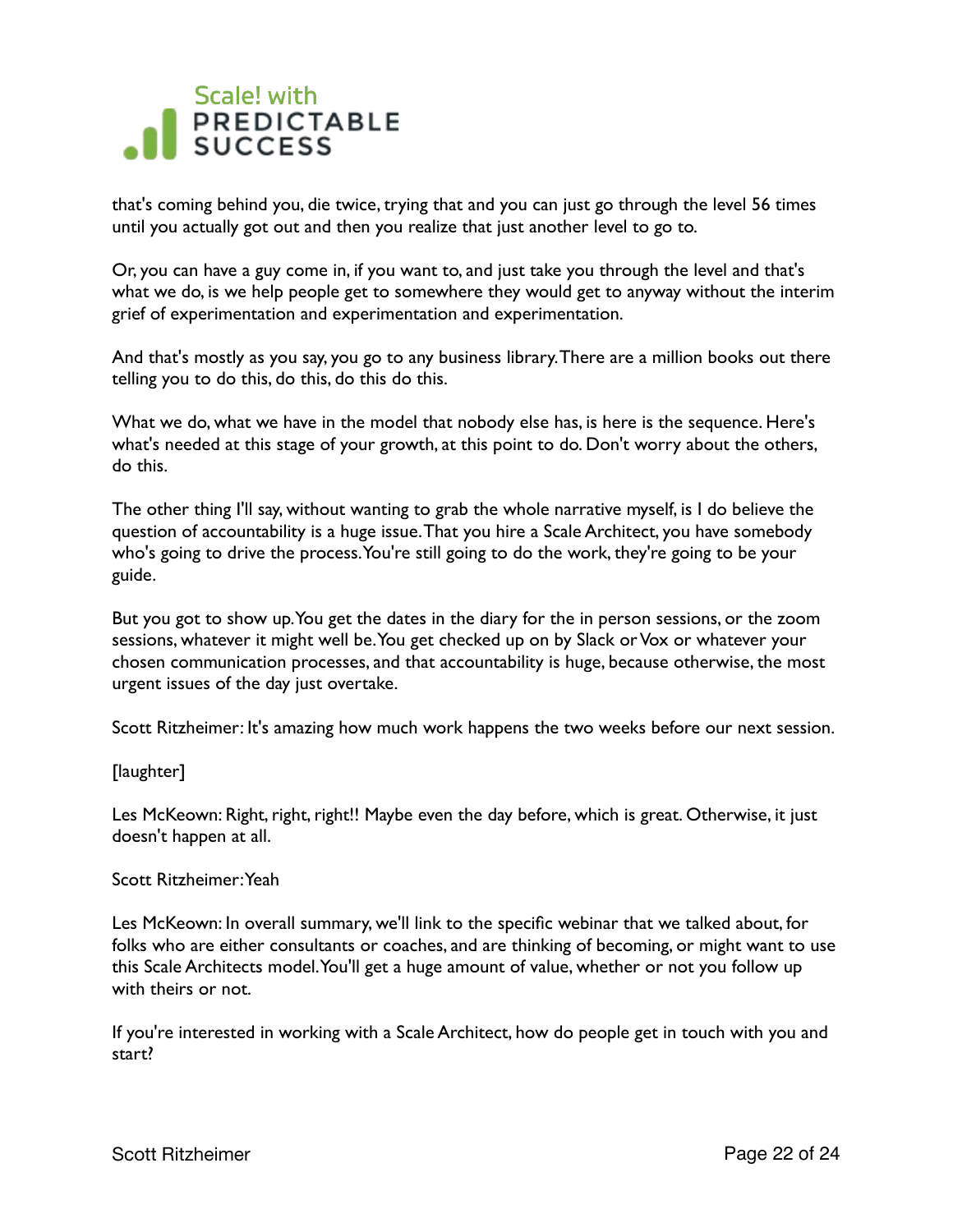Scott Ritzheimer: It's on the Predictable Success website, but if you go to ScaleArchitects.com and scroll to the bottom, there's an opportunity there to have just a free 15 minute consultation, where I'll sit down with you, find out where you are. And I'll help you find the best consultant for you.

Our Scale Architects specialize in different parts of the Model. And they're in different places; in different industries. And so what I can do in my unique position is kind of sit in the middle of all of that and say, *"Hey, here's who I think would be the best fit for you"*.

And I'd be happy to have that conversation with you and get to know you a little better.

Les McKeown: That's fantastic. Well, we've talked a lot about the Predictable Success model, but I'm going to spring this on you. But one of the biggest fans I've come to learn of the Predictable Success model is in fact, your son Benjamin. So much so that he has his own sign personalized copy.

I found a podcast I'd never heard of because of his recommendation. Just tell us a little bit about Benjamin's fixation with Predictable Success.

Scott Ritzheimer: Yeah, Benjamin. He's too much like me, and it's kind of scary. He even looks like me. Poor kid. But he's read the book, not all of it, but most of it. And he read it I think when he was either eight or nine years old. So it's been a couple years now.

And I remember one day he came to me, you know, shortly after I had started the consultancy as a practitioner, and it was bedtime. And so I'd read him a story or something. And he was sitting there and in this moment of silence, he goes, *"Daddy, your business is in Early Struggle, isn't it?"*

[laughter]

Scott Ritzheimer: *"Yes, it is"* And he replies *"it's gonna be okay, dad."*

[laughter]

Les McKeown: I love it.

Scott Ritzheimer: He's on an Alexander Hamilton kick right now. If he ever gets an opportunity to control the radio, he wants to listen to *"Business Wars"*.

Les McKeown: Which I can recommend, on his recommendation. I've consumed all of it. Well, what I normally say to my guests at this point is, it has been fantastic. And we're going to have you back in three to five years and find out how this is all worked on.